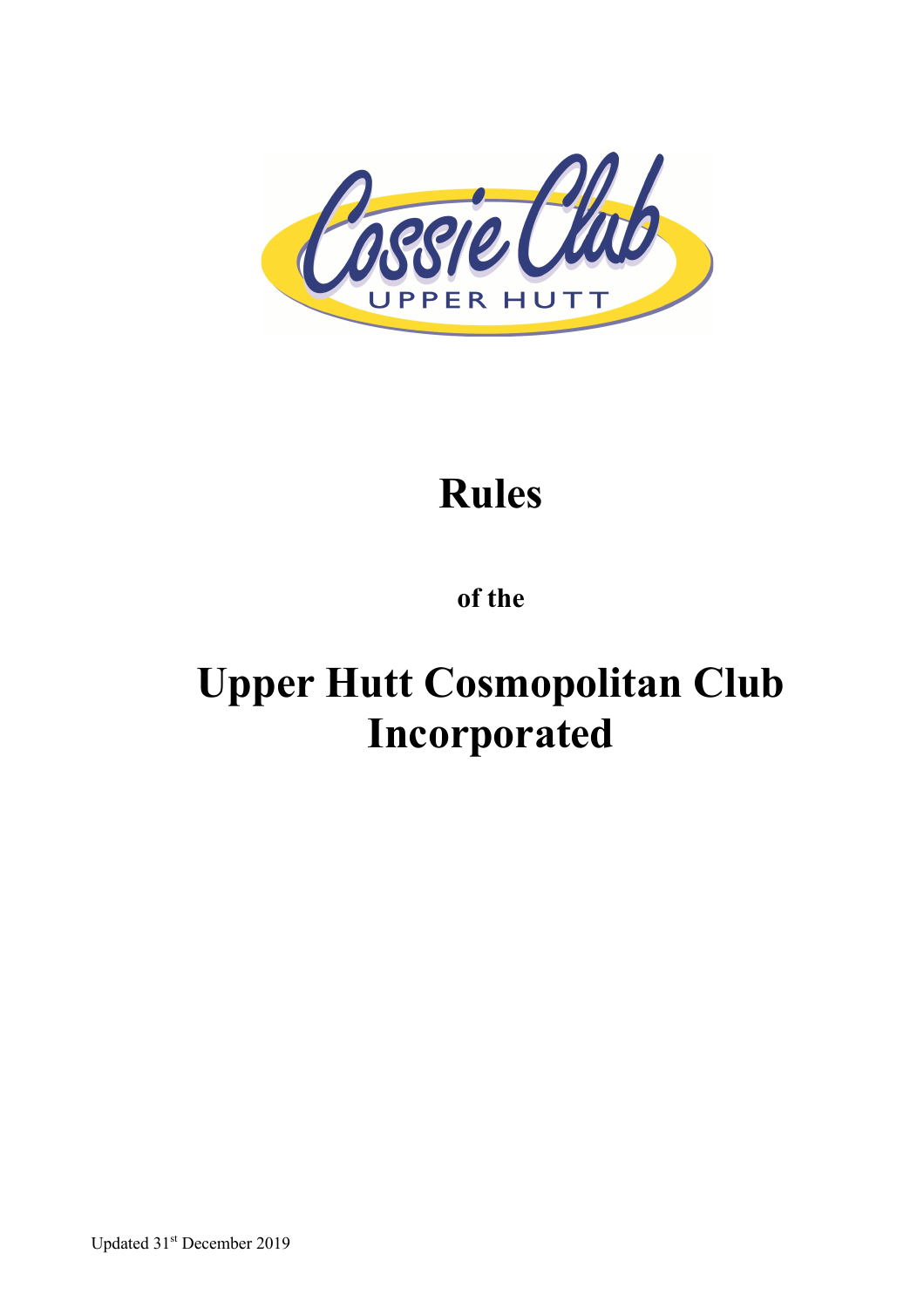| <b>Index of Rules of the Upper Hutt Cosmopolitan Club Incorporated</b> |                                              |                |
|------------------------------------------------------------------------|----------------------------------------------|----------------|
| Rule                                                                   | Subject                                      | Page           |
| 1                                                                      | Name                                         | $\mathfrak{Z}$ |
| $\overline{c}$                                                         | Registered Office                            | $\overline{3}$ |
| 3                                                                      | Interpretation                               | $\overline{3}$ |
| 4                                                                      | Objects                                      | $\overline{4}$ |
| 5                                                                      | Constitution                                 | $\overline{4}$ |
| 6                                                                      | Membership                                   | 5              |
| 7                                                                      | <b>Foundation Life Members</b>               | 5              |
| 8                                                                      | Life Members                                 | 5              |
| 9                                                                      | <b>Honorary Members</b>                      | 6              |
| 10                                                                     | Members                                      | 6              |
| 11                                                                     | <b>Restricted Members</b>                    | $\overline{7}$ |
| 12                                                                     | Termination of Membership                    | 8              |
| 13                                                                     | Fees and Subscriptions                       | 8              |
| 14                                                                     | <b>Annual General Meeting</b>                | 9              |
| 15                                                                     | <b>Special General Meeting</b>               | 10             |
| 16                                                                     | <b>Conduct of General Meetings</b>           | 10             |
| 17                                                                     | <b>Executive Committee</b>                   | 11             |
| 18                                                                     | <b>Executive Committee Duties and Powers</b> | 12             |
| 19                                                                     | <b>President and Vice President</b>          | 13             |
| 20                                                                     | Treasurer                                    | 14             |
| 21                                                                     | Trustees                                     | 14             |
| 22                                                                     | Club Manager                                 | 15             |
| 23                                                                     | Staff                                        | 16             |
| 24                                                                     | Auditors                                     | 17             |
| 25                                                                     | Accounts                                     | 17             |
| 26                                                                     | <b>Investment of Funds</b>                   | 18             |
| 27                                                                     | Acquisition of Credit                        | 19             |
| 28                                                                     | <b>Sub Committees</b>                        | 19             |
| 29                                                                     | Adjuncts                                     | 19             |
| 30                                                                     | Sections                                     | 20             |
| 31                                                                     | <b>Authorised Customers</b>                  | 21             |
| 32                                                                     | <b>Conduct of Members</b>                    | 22             |
| 33                                                                     | Appeals                                      | 23             |
| 34                                                                     | Common Seal                                  | 24             |
| 35                                                                     | <b>Revision of Rules</b>                     | 24             |
| 36                                                                     | Disputes                                     | 24             |
| 37                                                                     | Celebration of Life (Funeral)                | 25             |
| 38                                                                     | Dissolution                                  | 25             |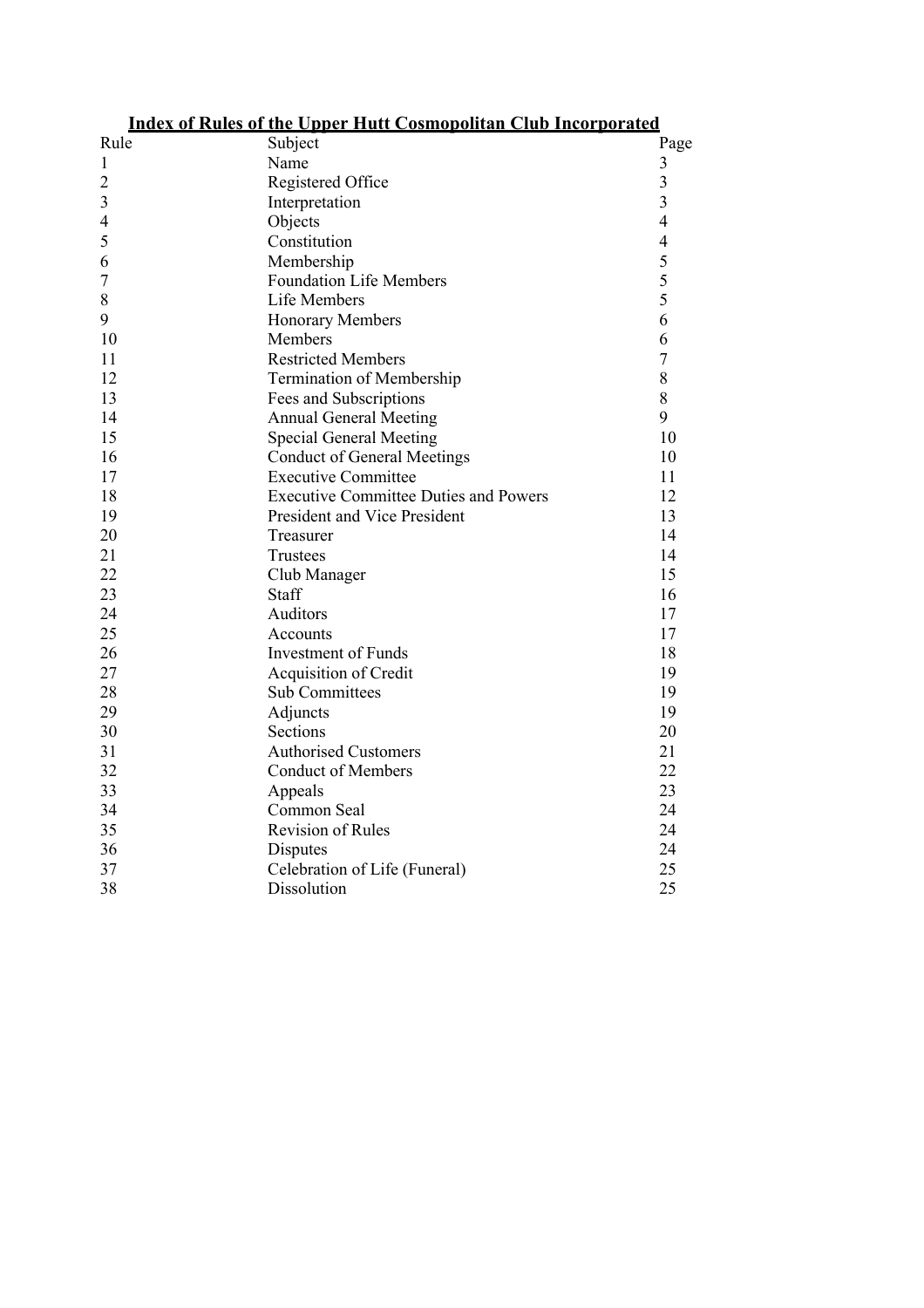#### **1 -- NAME**

(a) The name of the Club shall be the **UPPER HUTT COSMOPOLITAN CLUB INCORPORATED** hereinafter called the "*Club.*"

#### **2 -- REGISTERED OFFICE**

(a) The Registered Office of the *Club* is at the Upper Hutt Cosmopolitan Club Incorporated 11 Logan St Upper Hutt, or at such other place, as the Executive Committee shall from time to time appoint.

#### **3 -- INTERPRETATION**

(a) Interpretation in these Rules, unless the context otherwise requires, is as follows:

**Act** means: the Incorporated Societies Act 1908 which is the governing legislation applicable to these Rules.

**Adjunct** means: a group established by authority of the Executive Committee for the purpose of organizing and administering sporting, social, recreational or other interest activity for members of the *Club.*

**Affiliated Club** means: an affiliated club of Clubs New Zealand Incorporated and its amendments or such other similar local or overseas organizations as the Executive Committee may approve.

#### **Authorised Customer** means

- *1.* A member of this *Club*
- *2.* An invited guest(s) of a member of this *Club*

#### **Authorised Visitor** means

- 1. A member of another affiliated club as described in these rules
- 2. A guest(s) of a member of an affiliated club

**By-Laws** means: such regulations made by the Executive Committee in conformity to, and in extension to, the Rules of the *Club.*

*Club* means: the Upper Hutt Cosmopolitan Club Incorporated (the *Club*).

**Club Manager** means: the employee appointed by the Executive Committee to manage the *Club.*

**Executive or Executive Committee** means: a committee of the *Club's* governance body comprising the President, Vice-President, Treasurer, two (2) Trustees and eight (8) committee members, all of whom are elected by *Club* members.

**Financial Member** means: a member of the *Club* who is currently financial having paid their subscription. An honorary member is not a financial member.

**Financial Year** means: the period 1 September until 31 August for financial reporting purposes.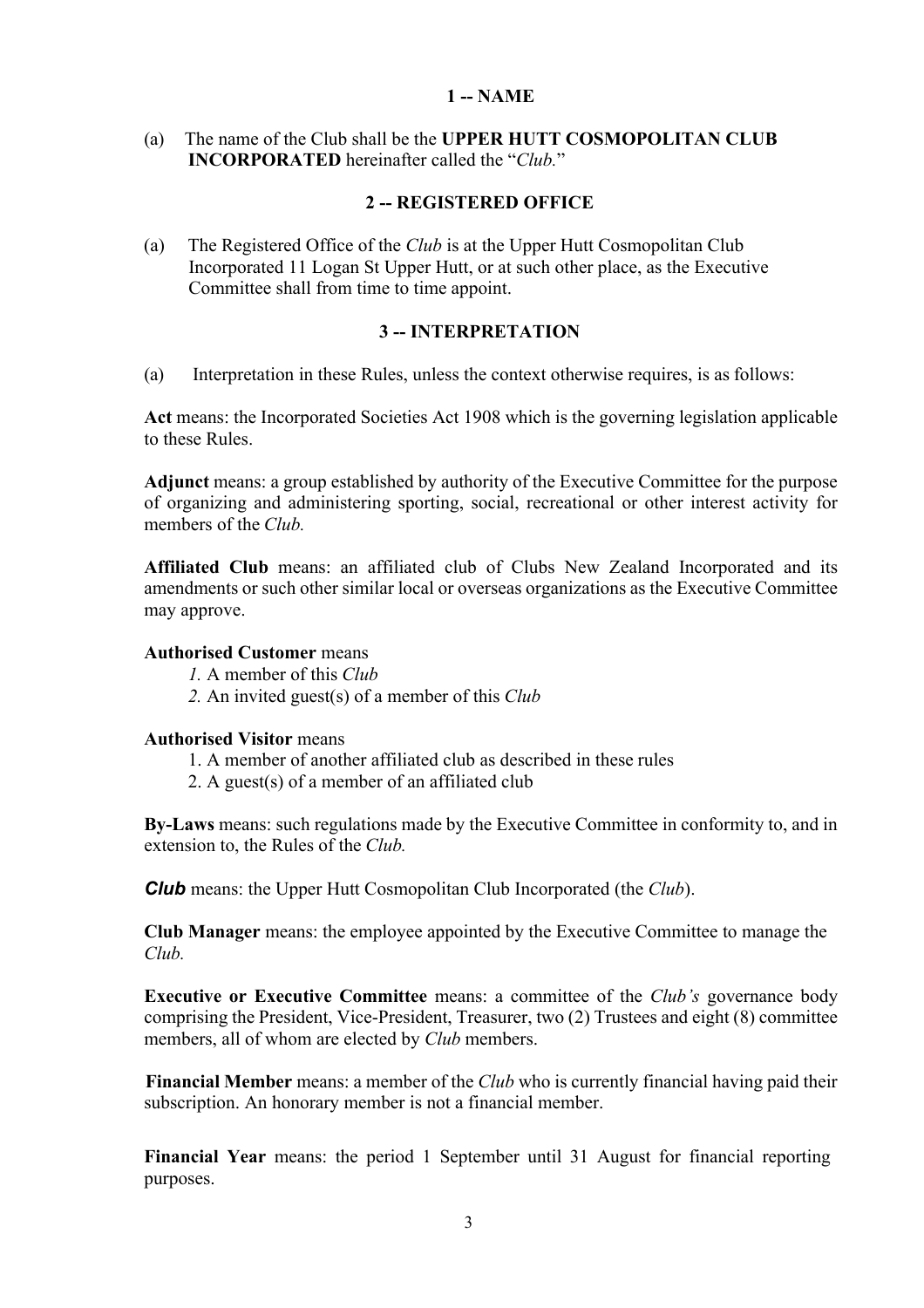**Management** means: any employee of the *Club* who is authorised to carry out the management of the *Club's* affairs with authority from the Executive Committee. The authority for the management of the *Club* has been delegated to the Club Manager by the Executive Committee. The Club Manager may sub-delegate that authority but remains accountable to the Executive Committee.

**Member(s)** means: person(s) who have been elected to membership of the *Club* in the manner and under conditions prescribed by these Rules and who have agreed in writing to comply with these rules. All members are financial members except for honorary members.

**Officer of the Club** means: an employee of the *Club* acting under authority by appointment or given in writing by the Executive Committee or the Club Manager.

**Returning Officer** means: a Trustee of the *Club* for *Club* ballots excluding adjunct domestic elections.

**Section** means: an organisation (other than an adjunct) whose members are also members of the *Club.*

**Subscription** means: annual subscription and any levy (levies) applicable.

# **4 -- OBJECTS**

- (a) The objects of the *Club* shall be to promote social intercourse, mutual helpfulness, mental and moral improvement and rational recreation; and to provide for those purposes, such social amenities, entertainment and improvements as the Executive Committee shall deem fit.
- (b) The *Club* does not have the purpose of making a profit for a proprietor, member, or shareholder and prohibits a distribution of property in any form to a member proprietor or shareholder.<sup>1</sup>

# **5 -- CONSTITUTION**

- (a) The *Club* is a society in the terms of the Incorporated Societies Act 1908 and its amendments, and is duly registered under that Act.
- (b) Financial members shall be entitled to rights and privileges as follows:
	- (i) to enter the *Club's Main Bar (Sports Bar)* during such hours as may be defined by the Executive Committee, free of charge, (with the exception of New Year's Eve in any one year). Other areas of the club premises may incur a charge for various reasons from time to time;
	- (ii) to hold office in accordance with the Rules of the *Club*; and
	- (iii) to have an equal voice in all business of the *Club* by way of voting power.
- (c) This constitution prohibits a distribution of property in any form to a member, proprietor, or shareholder.2

 $1$  Amended SGM 18/06/2019 Rule 4 (b) added

 $2$  Amended SGM 18/06/2019 Rule 5 (c) added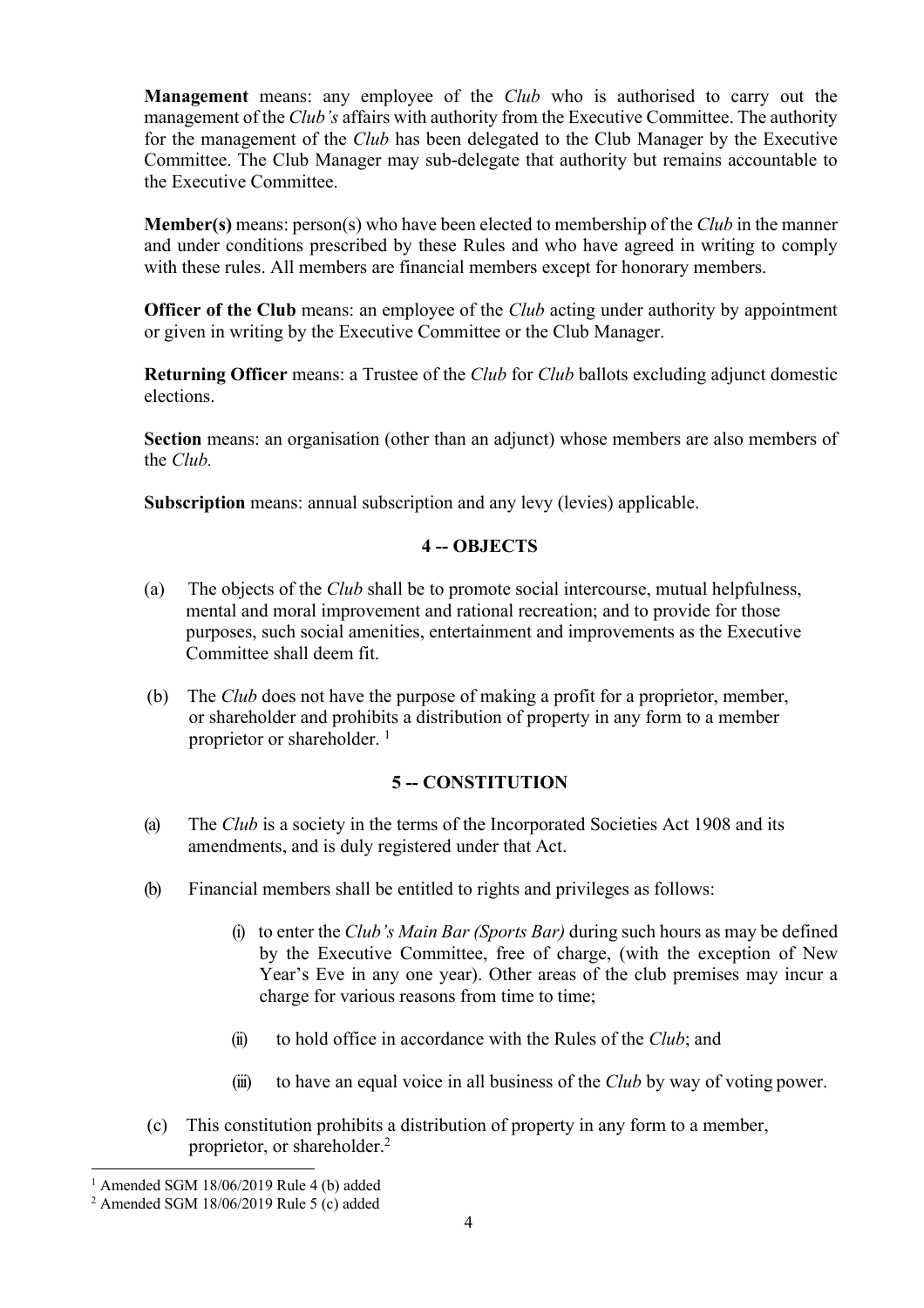# (d) PERSONAL BENEFIT

No member of the *Club* or any person associated with a member, shall participate in or materially influence any decision made by the *Club*, in respect of the payment to or on behalf of that member or associated person of any income, benefit, or advantage whatsoever. Any such income shall be reasonable and relative to that which would be paid in an arm's length transaction (being open market value).<sup>3</sup>

# **6 -- MEMBERSHIP**

- (a) Membership of the *Club* shall consist of five classes:
	- (i) Members.
	- (ii) Honorary members.
	- (iii) Life members.
	- (iv) Foundation Life members.
	- (v) Restricted members
- (b) Membership shall be restricted to persons of at least the minimum age as may be authorised from time to time by the Sale & Supply of Alcohol Act 2012.
- (c) There shall be such number of members as may be determined by the Executive Committee.
- (d) The *Club* shall keep a register of members. The register will include the member's name, address and the date they became a member of the *Club*.

# **7 -- FOUNDATION LIFE MEMBERS**

- (a) No addition may be made to the number of Foundation Life members as now recognised by the *Club*.
- (b) Foundation Life members shall not be liable to pay any subscription but shall be deemed to be financial members

# **8 -- LIFE MEMBERS**

- (a) The *Club* at an Annual General Meeting, upon recommendation by the Executive Committee, may grant Life membership to any member for meritorious service rendered to or on behalf of the *Club*.
- (b) Notice of intention to recommend shall be posted on the *Club's* notice board for fourteen (14) clear days prior to the Annual General Meeting.
- (c) The number of Life members shall not at any time exceed two (2) per cent of the total membership of the *Club*.
- (d) Life members shall not be liable to pay any subscriptions but shall be deemed to be financial members.

<sup>3</sup> Amended SGM 18/06/2019 Rule 5 (d) added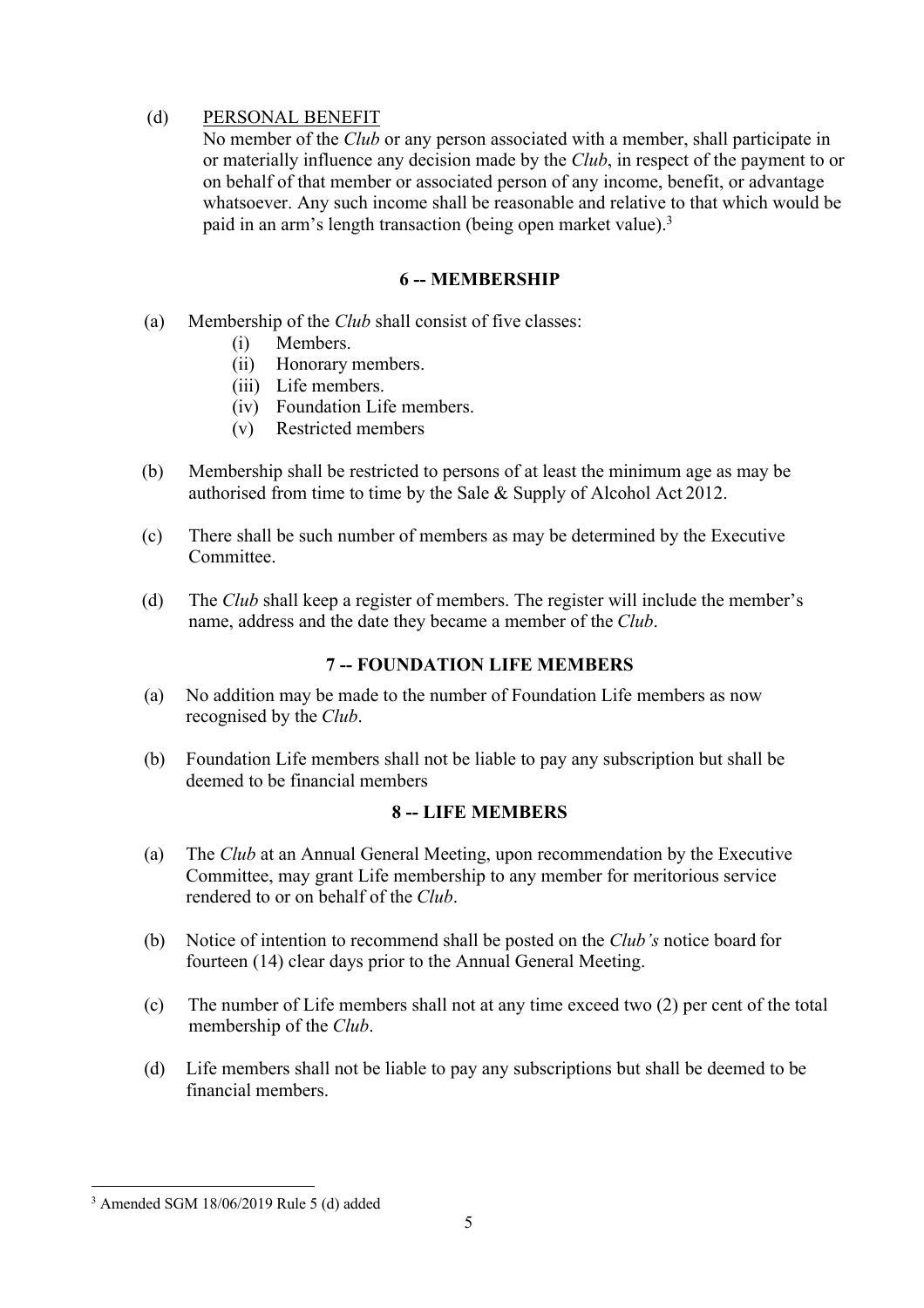#### **9 -- HONORARY MEMBERS**

- (a) The Executive Committee may from time to time elect a person to Honorary membership whom they deem worthy of the honour because of their position or work within the community.
- (b) Honorary members are not financial members but shall be encouraged to seek nomination as financial members.
- (c) Honorary members shall be entitled to the social privileges of the *Club*, but shall not be entitled to participate in any *Club* promotions, shall not earn loyalty points or birthday credits, and shall not have the right to vote at any meeting or election, or to stand as, nominate, or second a candidate in any election within the *Club*.

#### **10 -- MEMBERS**

- (a) Each candidate for membership shall be nominated in writing on the *Club's* prescribed nomination form by two (2) financial members of the *Club*, one of whom shall be an Executive Committee member or an Officer of the *Club* authorised by the Executive Committee.
- (b) Each candidate for admission shall complete the prescribed nomination form honestly which will empower the Executive Committee, or an Officer of the *Club*, to make enquiries necessary to verify the suitability of the candidate as a member of the *Club.*  The nomination form shall include the first name(s), surname, date of birth, residential address and occupation of the candidate, and an undertaking that the candidate will abide by the Rules of the *Club*. The candidate shall tender the current entrance fee and subscription at the time of nomination, and agree that a photo be taken for identification purposes and for inclusion on the membership card. The names of candidates together with their photos shall be posted on the *Club's* notice board provided within the *Club's*  premises for at least fourteen (14) clear days prior to submission for election.
- (c) Any member of the *Club* desiring to object to any displayed membership nomination shall do so by advising the Club Manager in writing and shall be prepared to substantiate any objection.
- (d) In general, each candidate must gain election to membership by receiving an affirmative vote of two thirds of the members of the Executive Committee present at a constituted Executive Committee meeting. All candidates shall be notified of the result by Management.
- (e) If any candidate be not accepted by the Executive Committee and a ballot for the election of that member is demanded by requisition signed by not less than five (5) members and delivered to the President within twenty-eight (28) days of the notification to the candidate of such rejection, then the President shall call a Special General Meeting, of the *Club* for the purpose of a ballot accordingly. Any candidate who receives affirmative votes totaling nine-tenths (90%) of the votes cast for and against such candidate shall be elected a member of the *Club* notwithstanding the rejection of such candidate by the Executive Committee.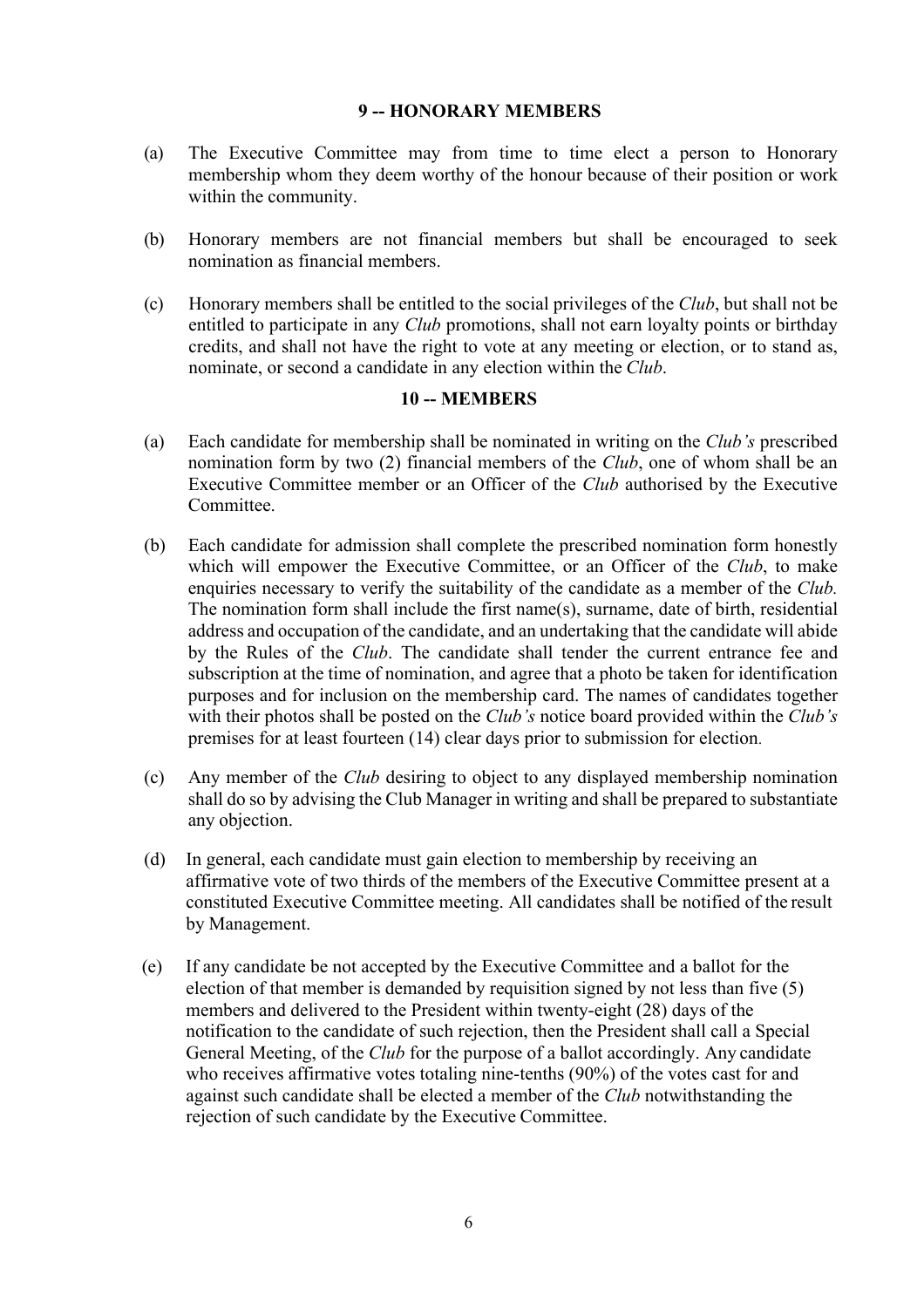- (f) Any candidate who fails to obtain membership as a result of Rule 10 (e) shall not be proposed again for membership for a period of five (5) years.
- (g) Membership shall date from the date of election of candidates and a copy of the Rules and evidence of membership shall be provided.
- (h) Candidates for membership shall have the rights and privileges of visitors until their application has been accepted or rejected by the Executive Committee or Special General Meeting as the case may be.
- (i) Financial members of other affiliated clubs wishing to join the *Club* shall not be required to pay an entrance fee, but shall be required to produce a transfer certificate from the club from which they are transferring and shall be granted the use of the *Club*  as an affiliated club member during the period between transfer and final election.
- (j) No person shall be eligible for membership who is:
	- (1) a prohibited person under the Sale & Supply of Alcohol Act 2012, or such Acts as the Executive Committee may from time to time decide; or
	- (2) a person who has been expelled from the *Club* or section of the *Club* or any affiliated, associated or kindred club.

#### **11 -- RESTRICTED MEMBERS**

- (a) Shall be entitled to entry to the *Club* during all times that the *Club* is open, on a Restricted membership basis with payment for such membership paid on a per diem basis.
- (b) May not hold office or exercise voting rights, nor have a voice in the affairs of the *Club*.
- (c) Are not eligible for benefits, admission or other privileges that are restricted to Full, Junior or Life Membership as determined by the Executive Committee.
- (d) Are not affiliated to or a party of any arrangements or associate arrangements held by the *Club* with any other organisation or clubs.
- (e) Must agree and abide by the rules of the *Club* in writing.
- (f) Must carry evidence of membership as issued and produce the same on request to any person authorised by the Executive Committee or Management to make such a request.
- (g) Are not entitled to reciprocal visiting rights.
- (h) May be subject to other restrictions as determined from time to time by the Executive Committee.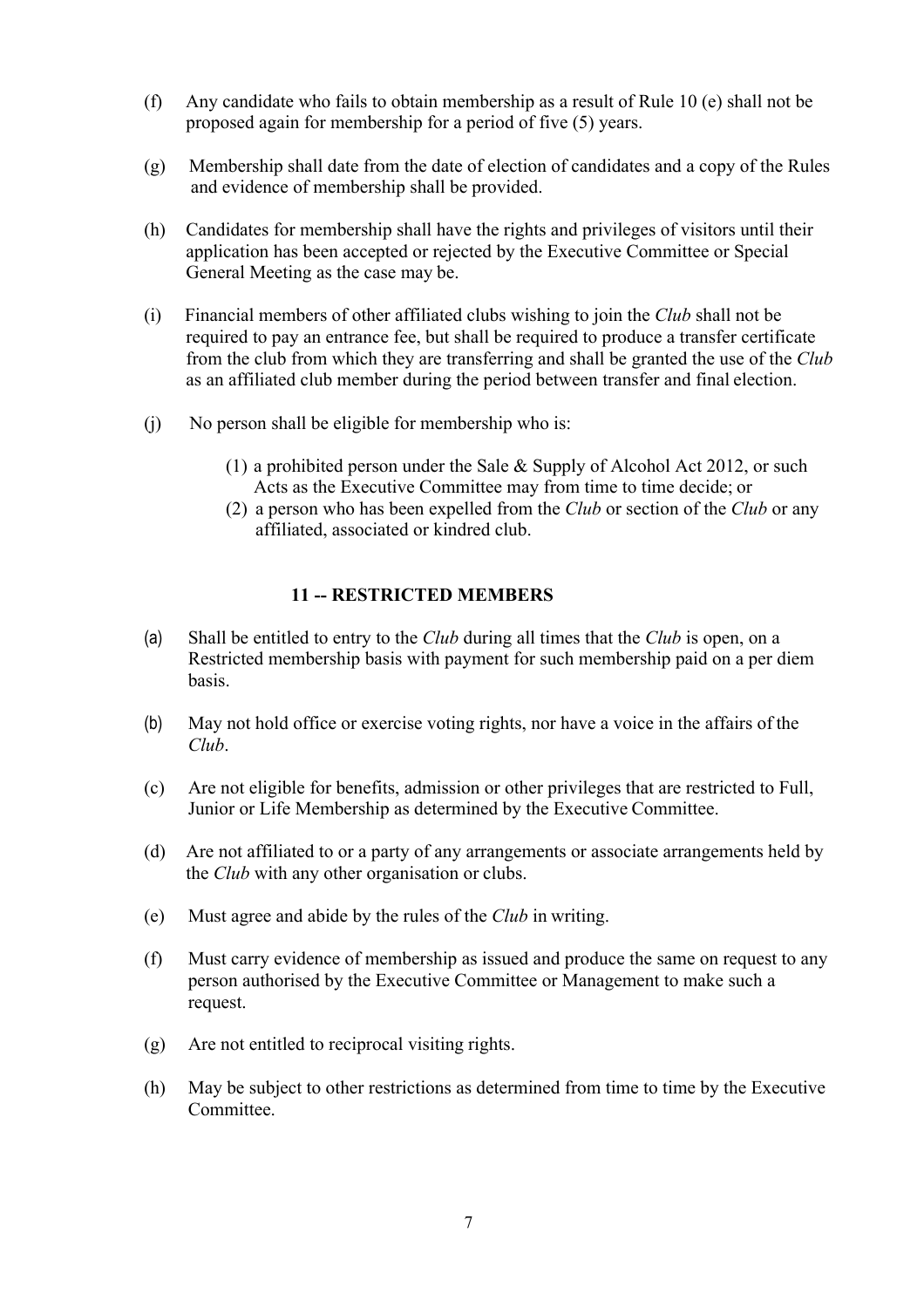- (i) Each candidate for admission for Restricted membership shall complete the appropriate form of application and pay the per diem amount as determined the Executive Committee from time to time. Admission will be at the discretion of the Manager/President or their appointed representatives.
- (j) Are only eligible to apply for Restricted Membership three (3) times in any one (1) calendar year.
- (k) Nothing in Rule 10 Members shall apply to Restricted Members with the exception of Rule 10 (j).

#### **12 -- TERMINATION OF MEMBERSHIP**

- (a) Any member may resign *Club* membership by letter addressed to the Club Manager to that effect, but no such resignation shall relieve any member from payment of any subscription or other monies due or payable by such member at the time of resignation.
- (b) Any member who is guilty of misconduct, or who commits an offence under the *Club's* Rules or Bylaws, is liable to expulsion on a majority decision of the Disciplinary Committee. The member shall have the right to appeal such decision in accordance with the *Club's* Rules.

#### **13-- FEES AND SUBSCRIPTIONS**

- (a) There shall be an entrance fee which is set by the Executive Committee from time to time and an annual subscription of such amounts as may be set by the *Club's* members at an Annual or Special General Meeting from time to time. A member must have paid the subscription currently due in order to be financial.
- (b) After paying the initial entrance fee and the current subscription, members shall pay all subsequent annual subscriptions.
- (c) Each member's subscription will be due in the month of their birthday, and any member allowing this subscription to remain unpaid by the end of the calendar month following shall be deemed to be un-financial and incur any current penalty. Membership shall lapse if the relevant amount is still outstanding after two calendar months.
- (d) The *Club* shall accept subscriptions in advance. Should subscriptions be increased during the period in which they have been paid in advance, the member will not be liable for any such increase. Should the subscription be decreased the member shall be paid a refund for the amount paid in advance.
- (e) The Executive Committee shall have the right to reinstate as a member any person whose membership has lapsed through non-payment of subscription, on payment of such subscription, if the delay in payment can be justified to the satisfaction of the Executive Committee.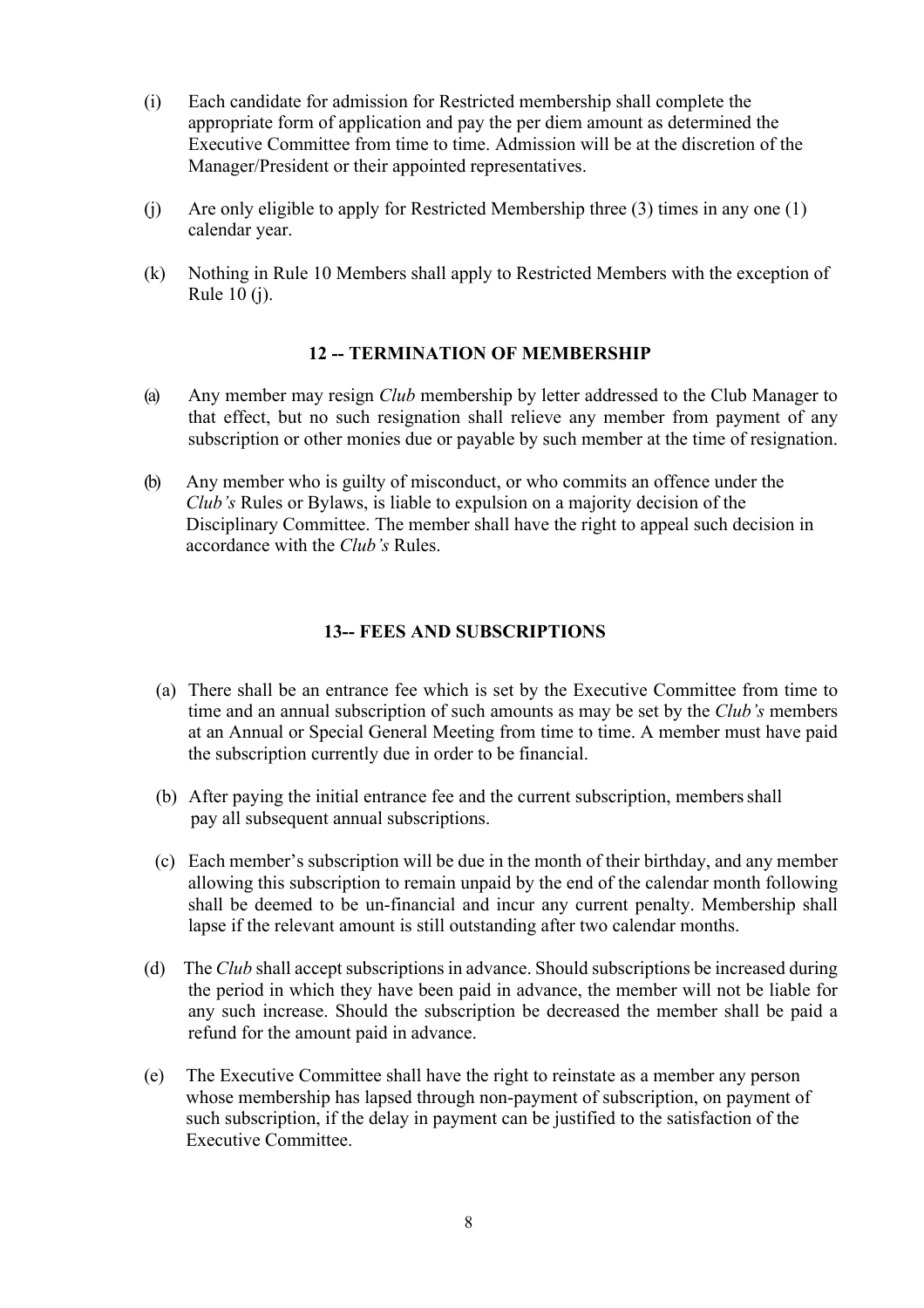- (f) Any member becoming incapacitated through illness, accident, or distress, may, on notice given in writing to Management, have their subscription suspended for any length of time the Executive Committee may deem necessary.
- (g) Any member who may be absent for a prolonged period may, on notice given in writing to Management, have their subscription suspended by the Executive Committee for the period nominated by the member.
- (h) All members on payment of their annual subscription shall receive evidence of membership which must be produced when required while on the *Club's* premises or property, by an Officer of the *Club* or an Executive Committee member.
- (i) No member whose subscription is in arrears (whether notified in person or not) shall be entitled to take part in any meeting or election, nor hold any office in the *Club*, nor be elected, nor nominate, nor second any other member for office in the *Club*.
- (j) New members shall be required to tender the nomination fee on application and the balance of their subscription before final acceptance.

# **14 -- ANNUAL GENERAL MEETING**

- (a) The Annual General Meeting shall be held on the last Sunday of the month of November of each year.
- (b) The order of business at the Annual General Meeting shall be:
	- (i) apologies and obituaries;
	- (ii) minutes of the previous Annual and subsequent Special General Meetings, and matters arising;
	- (iii) President's report and matters arising;
	- (iv) Treasurer's report and audited financial statements, and matters arising;
	- (v) Club Manager's report, and matters arising;
	- (vi) election of auditor, if required;
	- (vii) introduction of nominees for Executive Committee;
	- (viii) notices of motion (of which prior notification has been given in accordance with Rule 16 (a)); and
	- (ix) General business.
- (c) At least fourteen (14) days' notice of such Annual General Meeting, including any notices of motion received, shall be given by email and by notice posted on the *Club's* notice board.
- (d) The *Club's* annual report and audited financial statements shall be made available to members no later than sixteen (16) clear days before such Annual General Meeting.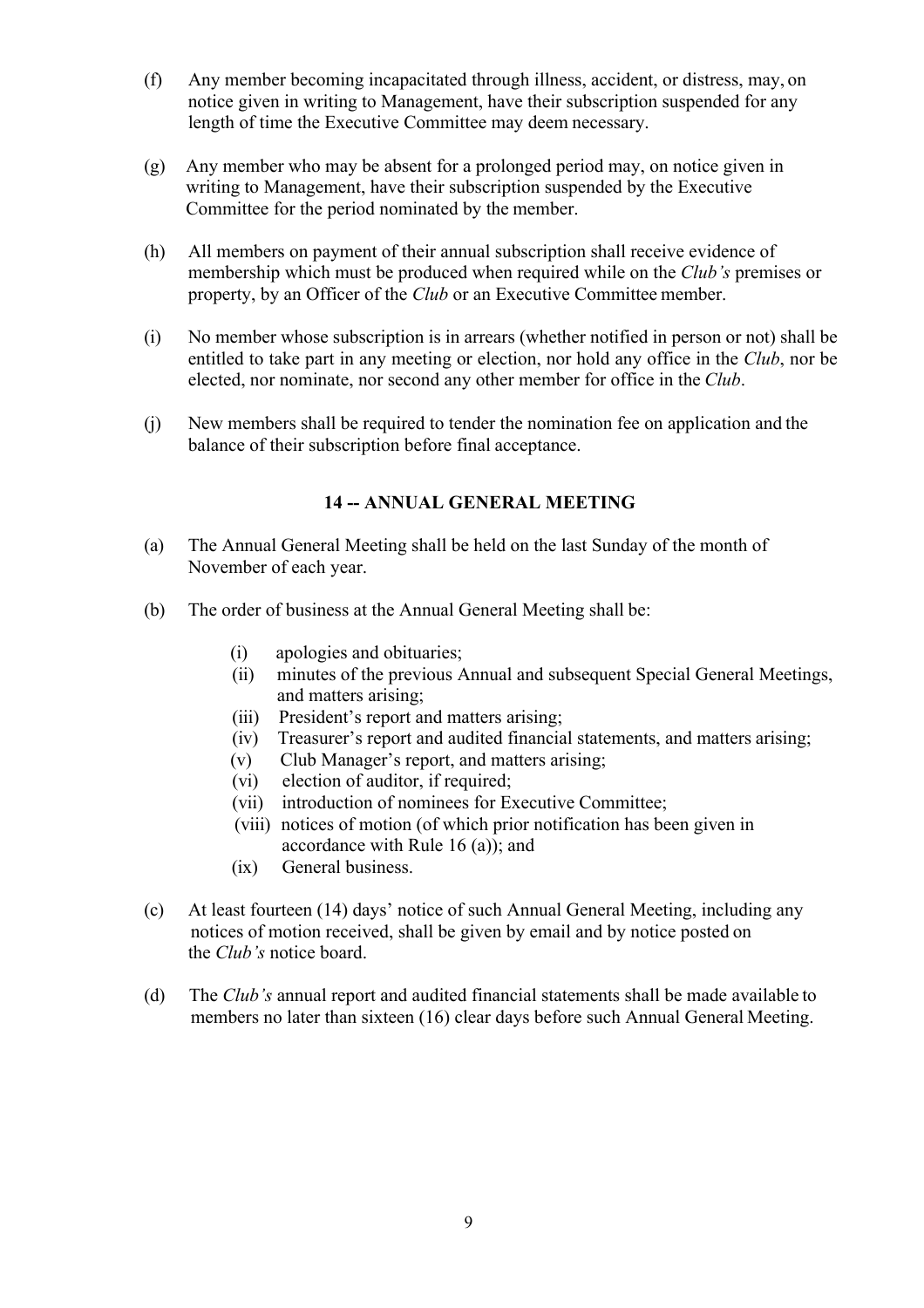### **15 -- SPECIAL GENERAL MEETINGS**

- (a) The President shall call a Special General Meeting of the *Club* as soon as practicable after receiving a resolution of the Executive Committee, or upon receiving a requisition in writing by fifty (50) members, convene a Special General Meeting.
- (b) Any such requisition shall specify the purpose of the meeting requisitioned and shall be signed by the members making same and shall be deposited with the Club Manager. If convened by requisition, the meeting shall be for the purpose specified in the requisition and for this purpose only.
- (c) Seven (7) clear days' notice of the place, the day and the hour of a Special General Meeting, and the purpose(s) for which it is to be held shall be posted on the *Club's*  notice board and given either by an advertisement in a public newspaper circulating in the district, or sent by post, email, and placed on the *Club's* website.

#### **16 -- CONDUCT OF GENERAL MEETINGS**

- (a) Any member at an Annual General Meeting intending to move a motion bearing upon the general operation of the *Club* or regarding any other matter must, unless the motion can be founded on the *Club's* annual report, give notice of such motion by delivering a written copy of the motion to the Club Manager sixteen (16) clear days before that Annual General Meeting.
- (b) Only those motions meeting the requirements of Rule 16 (a) shall be binding on the *Club*, if adopted.
- (c) At a Special General Meeting only an adopted motion directly pertaining to the purpose(s) for which the meeting was called shall be binding on the *Club*.
- (d) The usual rules of debate shall be followed, each member speaking only once to each motion or amendment except the mover who may reply. The mover of any motion or substantial amendment shall be allowed five (5) minutes in which to introduce the proposition and ten (10) minutes for reply, or vice versa; any other speaker will be allowed five (5) minutes. A ruling from the Chair shall decide whether any amendment proposed is a substantial amendment or not. If freer discussion of any subject is desired, any member may move that the meeting go into committee on that subject and such motion shall be immediately put and decided by a show of hands. In committee no member shall speak for more than five (5) minutes at a time. When in committee any member may move that the ordinary meeting shall be resumed and such motion shall be immediately put and decided by a show of hands.
- (e) Every member entitled to be present shall have one vote only on every question, except that, if required, the Chair shall have a casting vote. Voting shall be on voices in the first instance provided however, that the Chair may call, or shall, on the application of three members, for a show of hands. On a motion passed by a majority of those present the vote shall be taken by a secret ballot.
- (f) Any General Meeting may be adjourned to any time not exceeding fourteen (14) days thereafter. The new date shall be fixed by the Executive Committee who shall give at least three (3) clear days' notice of the meeting by advertisement, email and notice on the *Club's* notice board and website.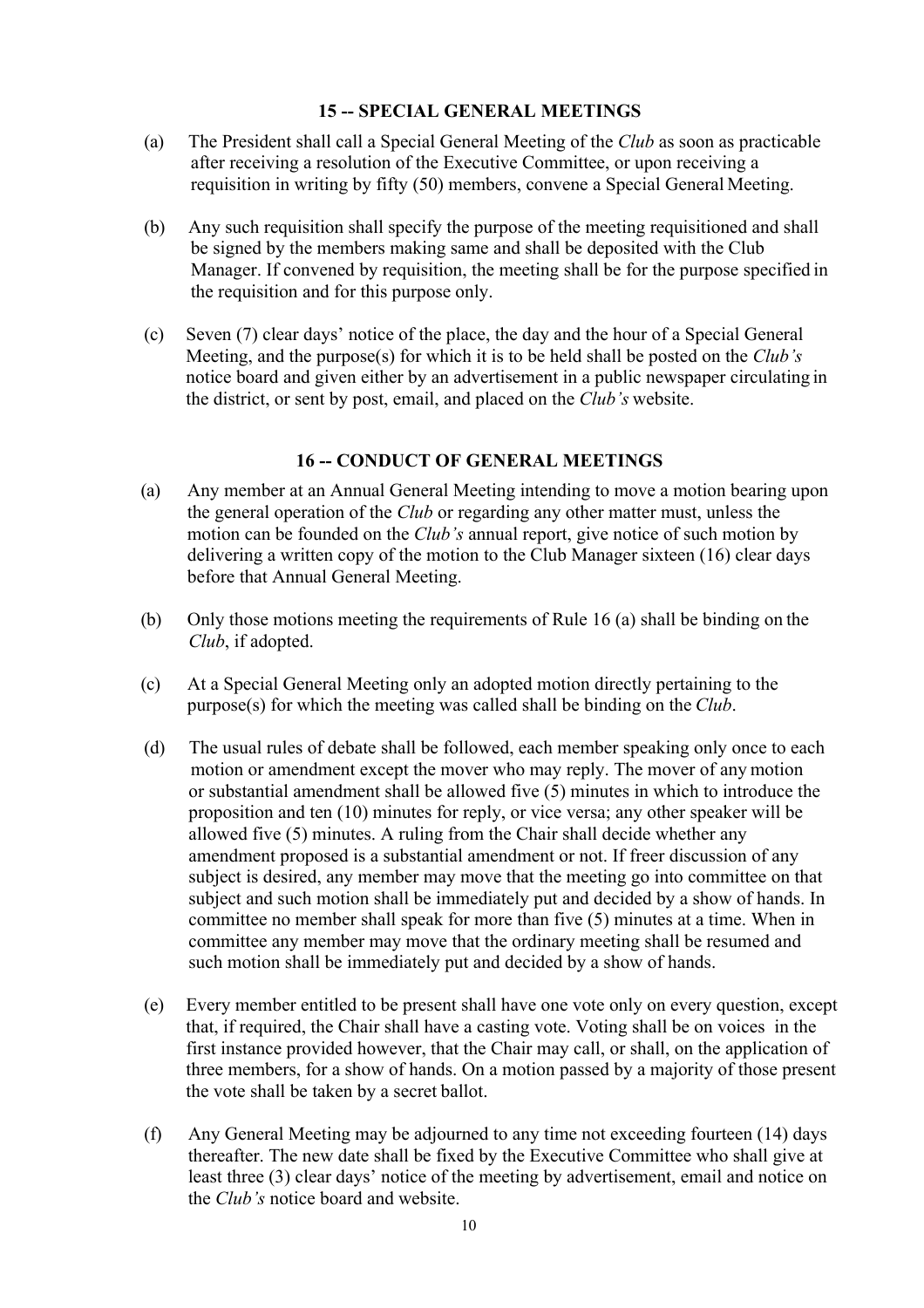- (g) The quorum for any General Meeting of the *Club* shall be fifty (50) financial members. If there is not a quorum after thirty (30) minutes of the duly advertised time of the meeting then the meeting shall stand adjourned. If at the adjourned meeting a quorum is not present within half an hour from the time appointed for the meeting the members present shall be a quorum.
- (h) All motions, subject to Rules 16 (b) and 16 (c), adopted at a General Meeting of the *Club* shall be conclusive and binding on all members of the *Club*, whether they shall have been present at such meeting or not, provided that such General Meeting is held in conformity with the Rules of the *Club* for the time being in force.
- (i) Any motion adopted, subject to Rule 16 (b), and 16 (c), at a General Meeting of The *Club* shall (unless otherwise specified) become operative upon the passing of the motion.

#### **17-- EXECUTIVE COMMITTEE**

- (a) The governance and control of the *Club* shall be conducted by an Executive Committee comprising:
	- (i) a President;
	- (ii) a Vice-President;
	- (iii) a Treasurer;
	- (iv) two (2) Trustees; and
	- (v) eight (8) Committee members.
- (b) Nominations for members of the Executive Committee except Trustees shall be made in writing on a form provided for the purpose and shall be deposited with the Club Manager at least Twenty Eight (28) clear days prior to the date of the Annual General Meeting. The nominee, proposer and seconder shall all, at the date of nomination, be financial members of the *Club* or the nomination shall be void. Nominations shall be displayed on the *Club's* notice board when they are received by the Club Manager.
- (c) The date of election of the Executive Committee shall be within ten (l0) days after the date of the Annual General Meeting, and the election shall be by secret ballot.
- (d) Should the number of nominations for committee members be less than eight (8) all those nominated at the advertised close off time shall be deemed to be elected unopposed and further nominations for the balance shall be called for and close 16 days after the original election is held. The elections of those new nominations shall take place 21 days after those nominations were called. Should those numbers still not equate to the eight (8) the committee members at its own discretion may appoint person(s) to make up the number but in no case shall the Executive Committee have less than seven (7) members.
- (e) Any extraordinary vacancy on the Executive Committee shall be filled by selecting the next highest polling candidate in the previous annual elections.
- (f) The President shall hold office for twelve (12) months and shall be eligible for re-election, provided the term in office does not exceed three (3) consecutive years.
- (g) The Vice-President, Treasurer and Executive Committee members shall hold office for twelve (12) months and shall be eligible for re-election.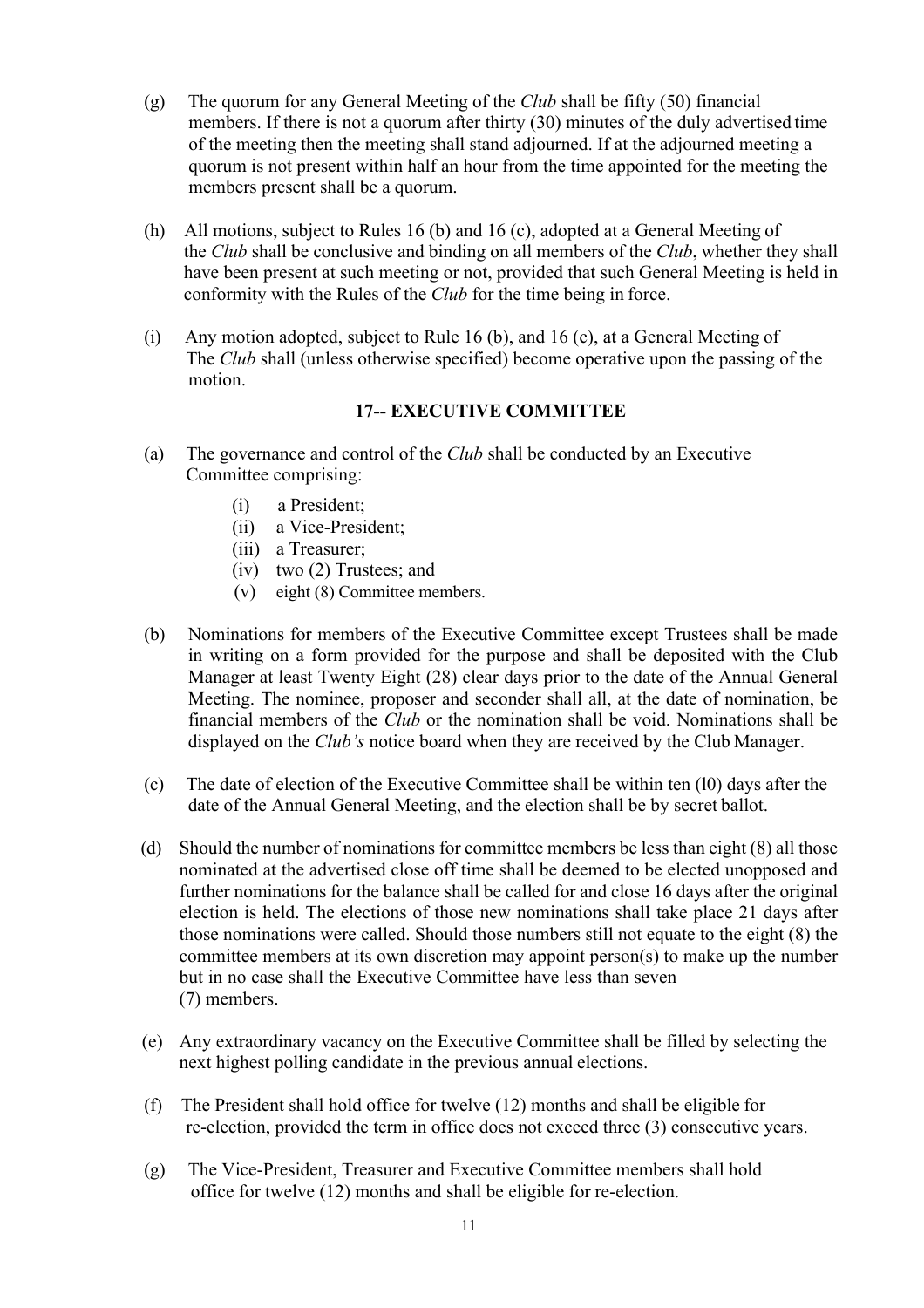- (h) Notwithstanding Rule 17 (e) and Rule 17 (f), any member except a Trustee elected or appointed after the date of an annual election shall hold office only until the next annual election.
- (i) The President and Vice-President and Trustees shall have served in office on a previous Executive Committee of the *Club* for not less than the equivalent of two (2) full terms.
- (j) Every nominee for the office of Treasurer or Executive Committee member must have been a member of the *Club* for at least two (2) years immediately prior to nomination for office.
- (k) A member of the Executive Committee shall, ipso facto, vacate office if the member:
	- (i) is absent from three (3) consecutive meetings of the Executive Committee without leave of the Executive Committee;
	- (ii) resigns office by notice in writing to the Executive Committee;
	- (iii) by notice in writing from the Executive Committee is called upon to resign for reason of being found guilty of misconduct or an offence under these Rules, the member having not volunteered to resign; or
	- (iii) is adjudged as an un-discharged bankrupt.

#### **18 -- EXECUTIVE COMMITTEE DUTIES AND POWERS**

- (a) The Executive Committee shall meet on a day and at a time appointed by themselves, generally at least once in each month. The President shall have the right to call a special meeting of the Executive Committee where there is sufficient reason to do so.
- (b) The President is required to call a special meeting of the Executive Committee on receipt of a requisition signed by not less than two-thirds of the Executive Committee members. Such meeting must be held within seven (7) days of receipt of the requisition.
- (c) At all meetings of the Executive Committee, a quorum shall consist of five (5) Executive Committee members.
- (d) The Executive Committee shall have the power to make regulations not inconsistent with the *Club's* Rules for the management of its affairs as a committee and may appoint subcommittees (under Rule 27) for special purposes but no decision of any subcommittee, except for those of the Disciplinary Committee, shall be binding unless adopted by the Executive Committee.
- (e) The Executive Committee shall have the power to make By-Laws not inconsistent with the *Club's* Rules for any regulation of the management of the *Club* or any part of its business. All such By-Laws must be submitted to the next Annual General Meeting for approval and when approved shall be posted in a convenient place.
- (f) The President, in consultation with the Executive Committee, shall have the powerto appoint, suspend or dismiss any salaried employee of the *Club*.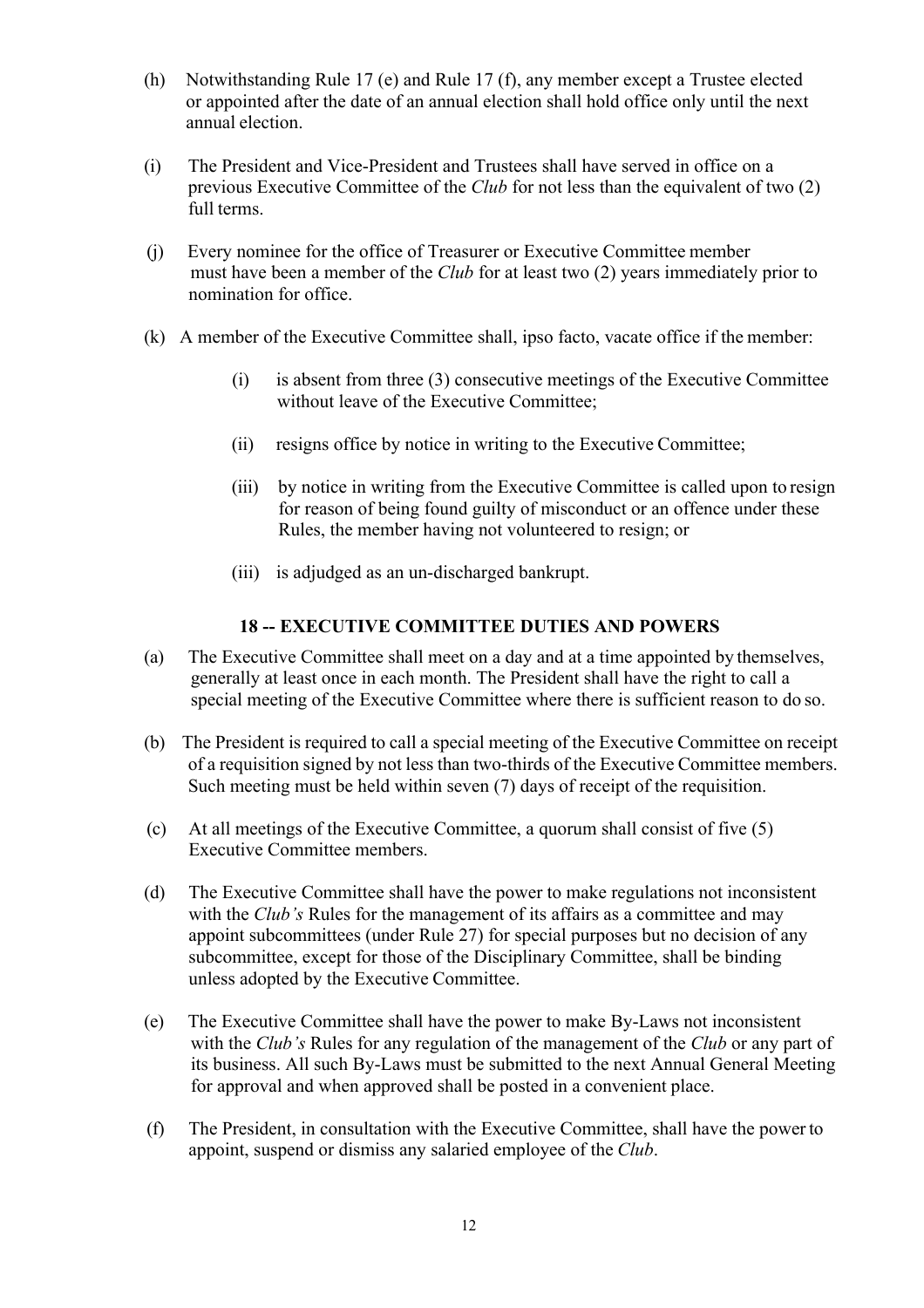- (g) The members of the Executive Committee shall render the *Club's* staff every assistance in their duty to maintain order and prevent any infringement of the *Club's*  Rules and By-Laws.
- (h) The Executive Committee shall at all times, entertain practical and useful suggestions from members for the improvement of the *Club*. Such suggestions must be made in writing or email through the Club Manager.
- (i) Any complaint in connection with the *Club* shall be made in writing to the Club Manager. The complaint shall be signed by the member or members making it. The Executive Committee shall enquire into and adjudicate on the complaint. Any member or members, having lodged a complaint, may withdraw the same. Despite such withdrawal, if the Executive Committee believes the complaint to have substance, they may still pursue an investigation.
- (i) The Executive Committee shall provide a suitable noticeboard in the *Club* for the posting of notices as required by the *Club's* Rules.

# **19 -- PRESIDENT AND VICE-PRESIDENT**

- (a) The President, or in the President's absence the Vice-President, shall preside at all meetings of the *Club,* the Executive Committee and its three standing subcommittees (Rule 27), except that each, in their authority, may appoint another member to the Chair. If both are absent, the meeting shall elect a member to the Chair. The Chair at any meeting shall have both a deliberate and a casting vote.
- (b) The President and Vice-President shall be ex-officio members without voting rights of all the *Club's* subcommittees and adjunct committees other than those they have been elected, appointed, co-opted or seconded to.
- (c) The Chair at all meetings of the *Club,* the Executive Committee and *Club*  subcommittees may exercise the suspension power set down in Rule 32(m) should such action be necessary.
- *(d)* The President and Vice-President shall have the right of entry upon the *Club's* premises and properties at all times.
- (e) The President shall have control over all salaried employees of the *Club* subject to the approval of the Executive Committee.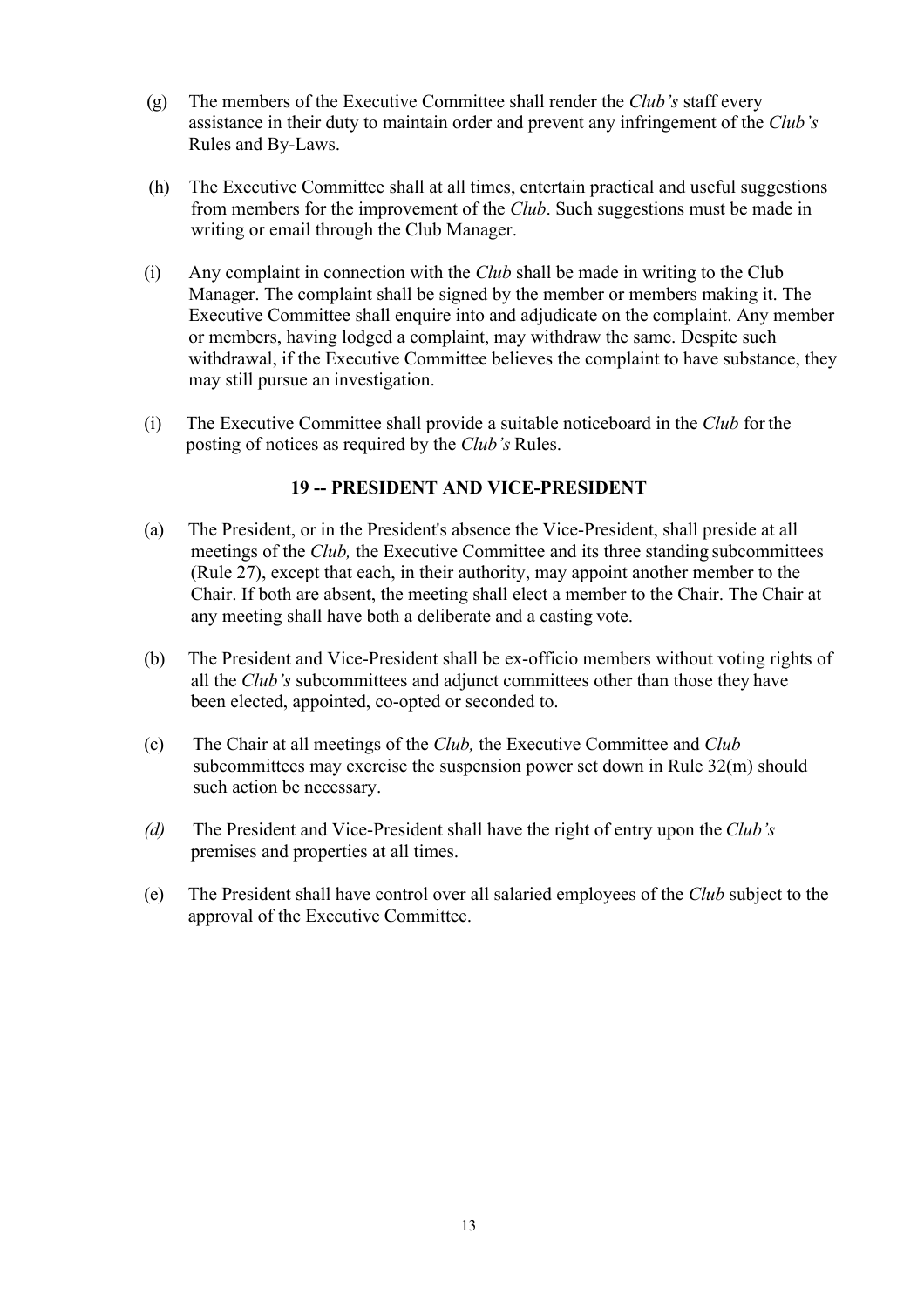#### **20 -- TREASURER**

- (a) The Treasurer of the *Club* should be suitably qualified for the position.
- (b) The duties of the Treasurer of the *Club* shall include:
	- (i) ensuring the preparation and audit of the *Club's* annual financial statements and forecast financial statements;
	- (ii) developing and ensuring the implementation of policies, procedures and internal controls as required for the financial management and financial integrity of the *Club*;
	- (iii) reporting monthly to the Finance, Audit and Risk Committee and the Executive Committee on financial results and trends or other matters which in the Treasurer's opinion should be raised;
	- (iv) ensuring that the *Club* complies with all relevant taxation legislation; and
	- (v) ensuring the preparation of the *Club's* long-term plans and annual business plans and budgets.

#### **21 -- TRUSTEES**

There shall be two (2) Trustees who shall be deemed to be members of the Executive Committee, Since the *Club* has changed to an Incorporated Society the Trustees are no longer subject to the Trustees Act 1956 but are appointed to serve as guardians or senior financial advisors to the President and Club Executive on matters generally related to the *Club* finance and like matters utilising individual mentorial capabilities and competence gained from previous *Club* and life experience.

They shall be permitted to vote only on matters pertaining to:

- (a) (i) the investment of funds (Rule 26) of the *Club*;
	- (ii) the purchase or other acquisition of land and property;
	- (iii) the sale, disposal, exchange, mortgage or lease of land and property and
	- *(iv)* any other matters pertaining to the financial affairs and property of the *Club*
- (b) A Trustee may be one of the two signatories required for transactions on the *Club's* bank accounts.
- (c) A Trustee shall be the Returning Officer for Club Annual Elections and as required for Special Elections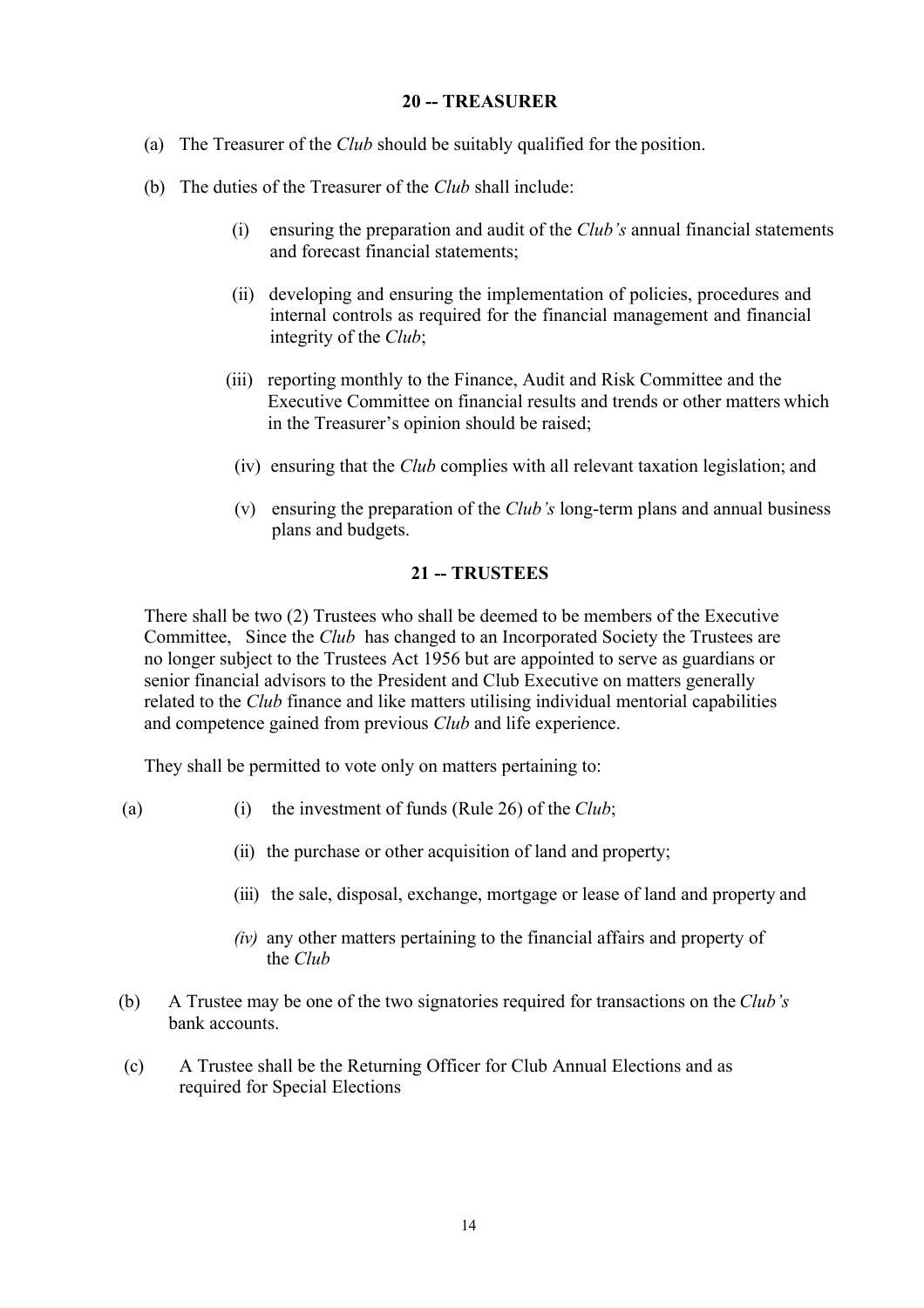- (d) Where a Trustee position becomes vacant through retirement, resignation, dismissal or death, the vacant position shall be filled within thirty (30) days from the announcement of the vacancy by the *Club* and notice to this effect posted the same day on the *Club's* notice board as well as emailed. The announcement and notice shall call for nominations for the vacant Trustee(s) position(s).
- (e) Nominations for Trustee shall be made in writing on a form prescribed for the purpose and shall be deposited with the Club Manager no later than fourteen (14) days from, and inclusive of, the day the vacancy was announced. The nominee, proposer and seconder shall, at the date of nomination, all be financial members of the *Club* or else the nomination shall be considered to be void. Nominations shall be displayed on the *Club's* notice board as they are received by the Club Manager.
- (i) If the number of nominations received is the same as the number of vacant Trustee positions required; the nominee(s) will be established as elected on the day after nominations are closed.
- (ii) Should there be more nominations than the number of vacant Trustee positions required, an election of Trustee(s) shall be held by vote of the members. The vote shall be conducted by the on line electronic method used for the other elections in the *Club* and any member who is unable to access that method shall be entitled to cast a vote on the form designed for such vote. The Returning Office for a Trustee election shall be the Trustee remaining in office, in consultation with the President.

# **22 -- CLUB MANAGER**

- (a) The Club Manager shall be a salaried Officer of the *Club* appointed by the Executive Committee.
- (b) The Club Manager's responsibilities shall be the administration and overall operational management of the *Club*, reporting to the President or such person who is acting in that capacity.
- (c) The Club Manager's duties shall be defined by the Executive Committee, but shall include:
	- (i) ensuring that the facilities and services of the *Club* are available at all times to members and bona-fide visitors who have been approved by the Executive Committee;
	- *(ii)* the proper management of the *Club's* employees and use of the *Club's* buildings, plant, property and other assets;
	- (iii) arranging the taking of minutes at all Executive Committee, subcommittees, Annual General and Special General meetings;
	- (iv) conducting all correspondence and ensuring an accurate and up to date register of members is kept;
	- (v) receiving and promptly passing on any written or verbal communication from the *Club's* employees or members intended for the Executive Committee;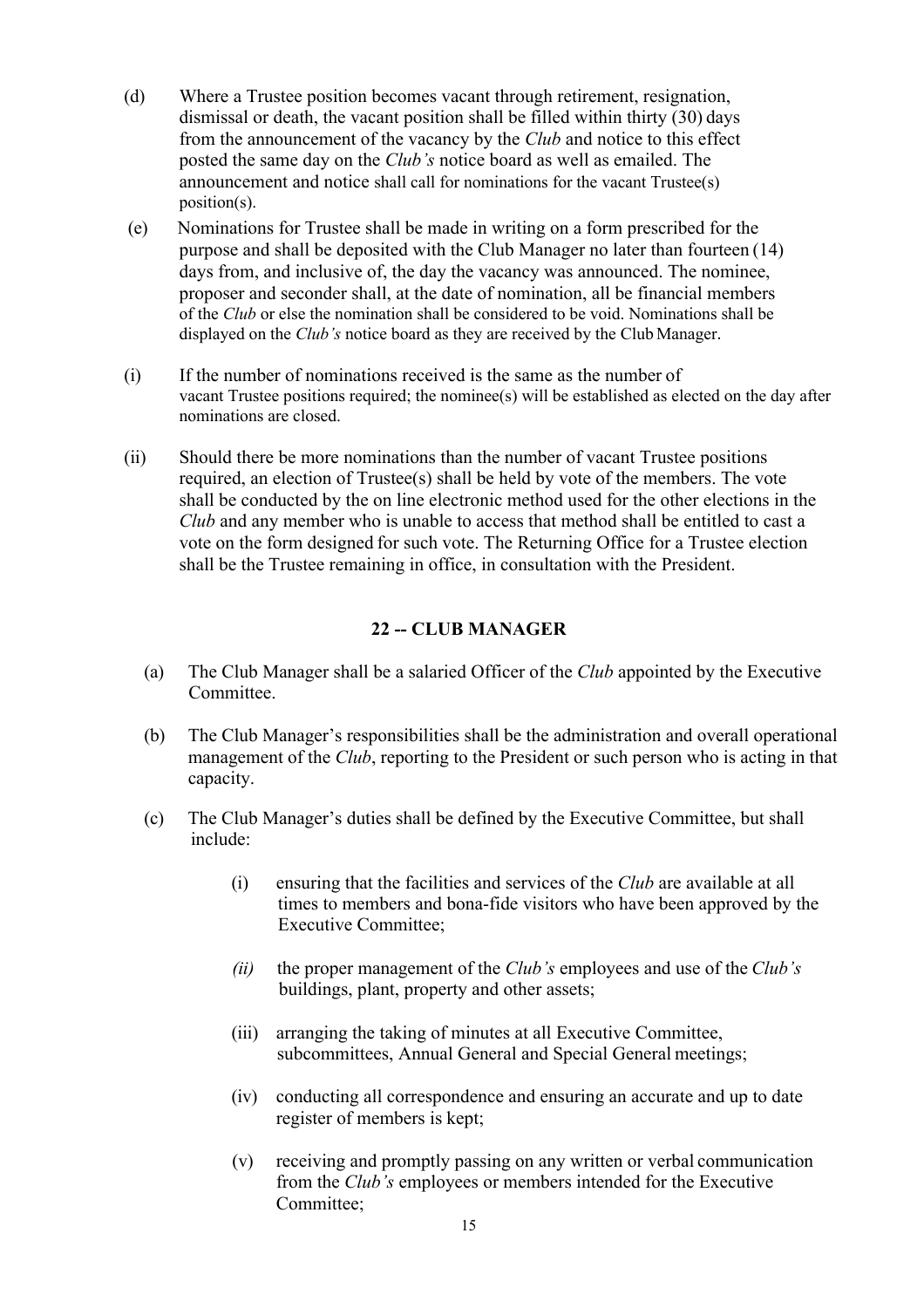- (vi) ensuring that the *Club's* accounting records are properly and accurately kept in accordance with the *Club's* policies, procedures and controls;
- (vii) ensuring the *Club's* compliance with relevant sections of the Sale & Supply of Alcohol Act 2012, and with all other relevant legislation and regulations:
- (viii) ensuring the accurate recording and prompt deposit of all moniesreceived by the *Club* into the authorized bank account(s) of the *Club*;
- *(ix)* ensuring the accurate recording and prompt payment of all accounts and claims properly incurred by the *Club;*
- (x) ensuring the Rules and Bylaws of the *Club* are observed; and
- (xi) surrendering if required, all papers, books, documents, keys, cash, or other property of the *Club*, on demand, to the President.
- (d) The above duties and any authorities delegated by the Executive Committee may be sub-delegated by the Club Manager with the approval of the Executive Committee, but unless specifically exempted by the Executive Committee, the Club Manager shall remain accountable for the proper undertaking of those duties and the authorities.
	- (e) The Club Manager shall not be a member of the Executive Committee or its subcommittees, except where specified in Rule 28 (a) (i), but shall be entitled to be present at and participate in Executive Committee and subcommittee meetings without having the right to vote. The Club Manager may participate in any discussion at a said meeting except that which concerns the office or person of the Club Manager.

#### **23 -- STAFF**

- (a) Salaried employees of the *Club* may be appointed or dismissed only with the approval of the President or such person who is acting in that capacity.
- (b) Other employees of the *Club* shall be appointed by the Club Manager or other salaried employees as authorized by the Club Manager; these appointed employees may only be dismissed with the approval of the Club Manager.
- (c) An employee of the *Club* who is also a member of the *Club* and is dismissed from employment for serious misconduct warranting instant dismissal shall lose theirright to membership of the *Club* and visitation rights.
- (d) Employees of the *Club* shall not be eligible to serve on the Executive Committee.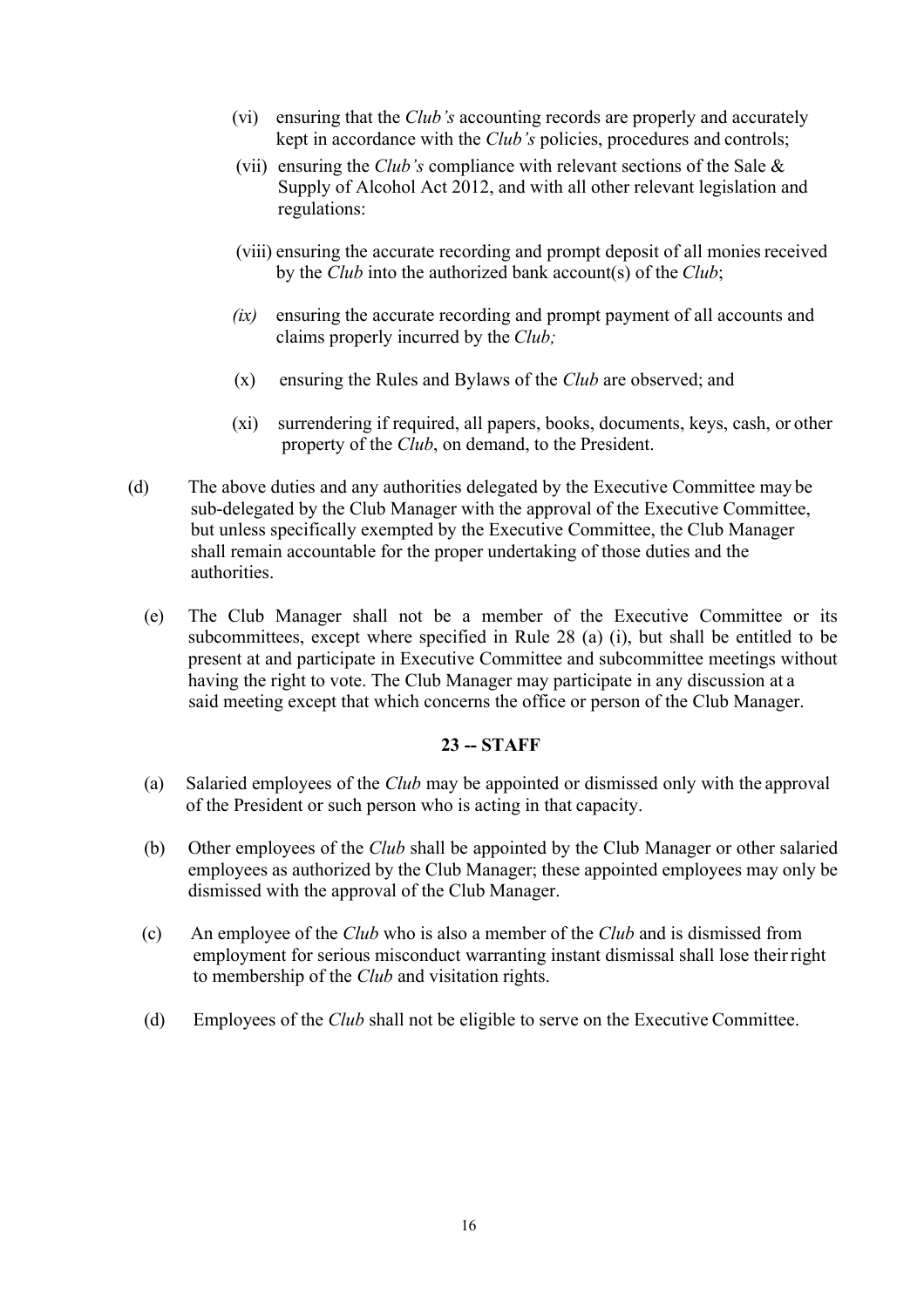### **24 -- AUDITORS**

- (a) The annual financial statements of the *Club* shall be audited by a chartered accountant not being a member or an employee of the *Club*, who shall be appointed at an Annual General Meeting, but the Executive Committee shall have a duty to fill any temporary vacancy in the office of Auditor.
- (b) An Auditor appointed for the preceding financial year shall be reappointed as Auditor for the current financial year at an Annual General Meeting unless:
	- (i) a motion has been passed at a General Meeting of the *Club* appointing another Auditor or providing expressly that the present Auditor shall not be reappointed; or
	- (ii) the Auditor has given to the *Club* notice in writing of their unwillingnessto be reappointed; or
	- (iii) has ceased to act as Auditor of the *Club* by reason of ineligibility, incapacity or death.
- (c) The Auditor shall be paid such fees and disbursements as may be fixed from time to time by the Executive Committee.
- (d) The Executive Committee shall have the power to authorise the signing of a Letter of Engagement in relation to the appointment of the Auditor.

#### **25 -- ACCOUNTS**

- (a) The *Club* shall, in respect of each financial year, cause to be prepared financial statements in accordance with generally accepted accounting principles as soon as practicable after the end of the financial year.
- (b) The Treasurer shall:
	- (i) cause proper accounting records of the *Club* to be kept relating to its transactions, and its assets and liabilities to ensure that:
		- (1) the accounting records give a true and fair view of the state of affairs of the *Club* and correctly reflect its transactions;
		- (2) the financial position of the *Club* can be determined with reasonable accuracy at any time; and
		- (3) the accounts of the *Club* can be readily and properly audited.
	- (ii) establish and maintain a satisfactory system of internal control; and
	- (iii) take adequate measures for guarding against falsification of the accounting records and for facilitating the discovery of such falsification.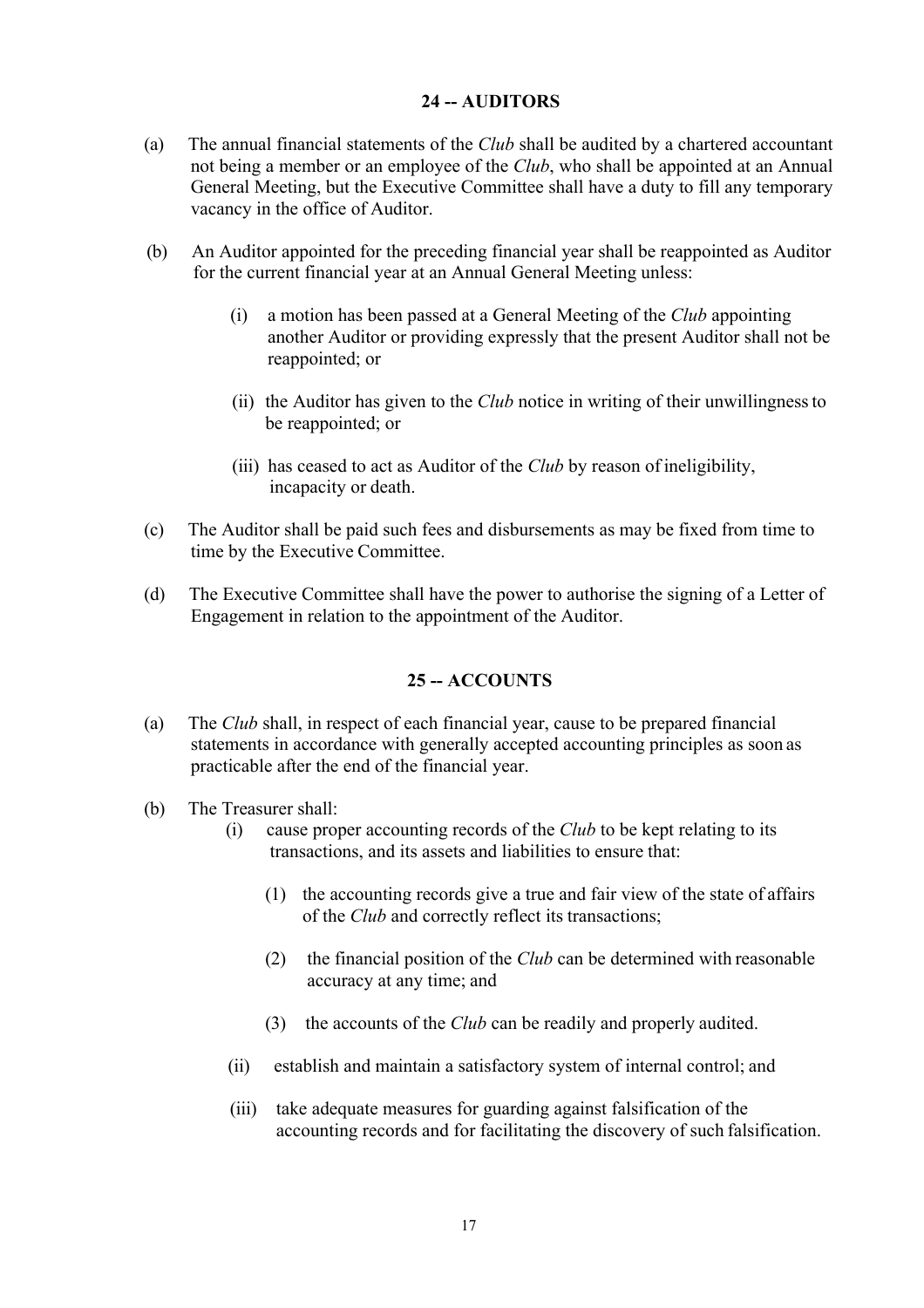- (c) The books of account of the *Club* shall be kept at the office of the *Club* or other such place as the Executive Committee may determine, and shall be open at reasonable times to the inspection of financial members or any other person having a financial interest in the funds of the *Club*.
- (d) All monies received shall be deposited or transferred into bank accounts approved by the Executive Committee.
- (e) All payments shall be reported to the Finance Committee for confirmation at the meeting next following payment, and payment of all monies on behalf of the *Club*  shall be made by one of either cheque, automatic payment, direct credit or electronic means. The Executive Committee shall approve the opening and closing of bank accounts in the name of the *Club*. The signatories of bank accounts operated by the *Club* shall be the Officer(s) of Management as approved in writing by the Executive Committee, and either the President, Vice-President, or Treasurer. In the absence of an Officer of Management, the President and either the Vice-President or Treasurer shall be a signatory. A Trustee, in accordance with Clause 21(b) may be, a Cheque Signatory.
- (f) At every Annual General Meeting of the *Club* the Executive Committee shall present an annual report which shall include the *Club's* audited annual financial statements.

#### **26 -- INVESTMENT OF FUNDS**

- (a) The Executive Committee or a majority of the members present and entitled to vote in a General Meeting, may from time to time invest the funds of the *Club*, or any part thereof, to any amount in any of the following ways:
	- (i) in any registered bank licensed to carry on business in New Zealand by the Reserve Bank; or
	- (ii) in any debentures, bonds or Treasury bills issued by or on behalf of or guaranteed by the Government of New Zealand under the authority of any Act; or
	- (iii) in the purchase of land or in the erection or alterations of offices or other buildings thereon; or
	- (iv) in the bonds, debentures, or other securities of any Local Authority issued and guaranteed by that Authority; or
	- (v) on a first mortgage of freehold lands in New Zealand (when any monies are invested under the provisions of this section on any mortgage or other security over land, the amount so invested shall not exceed two-thirds of the value of the security).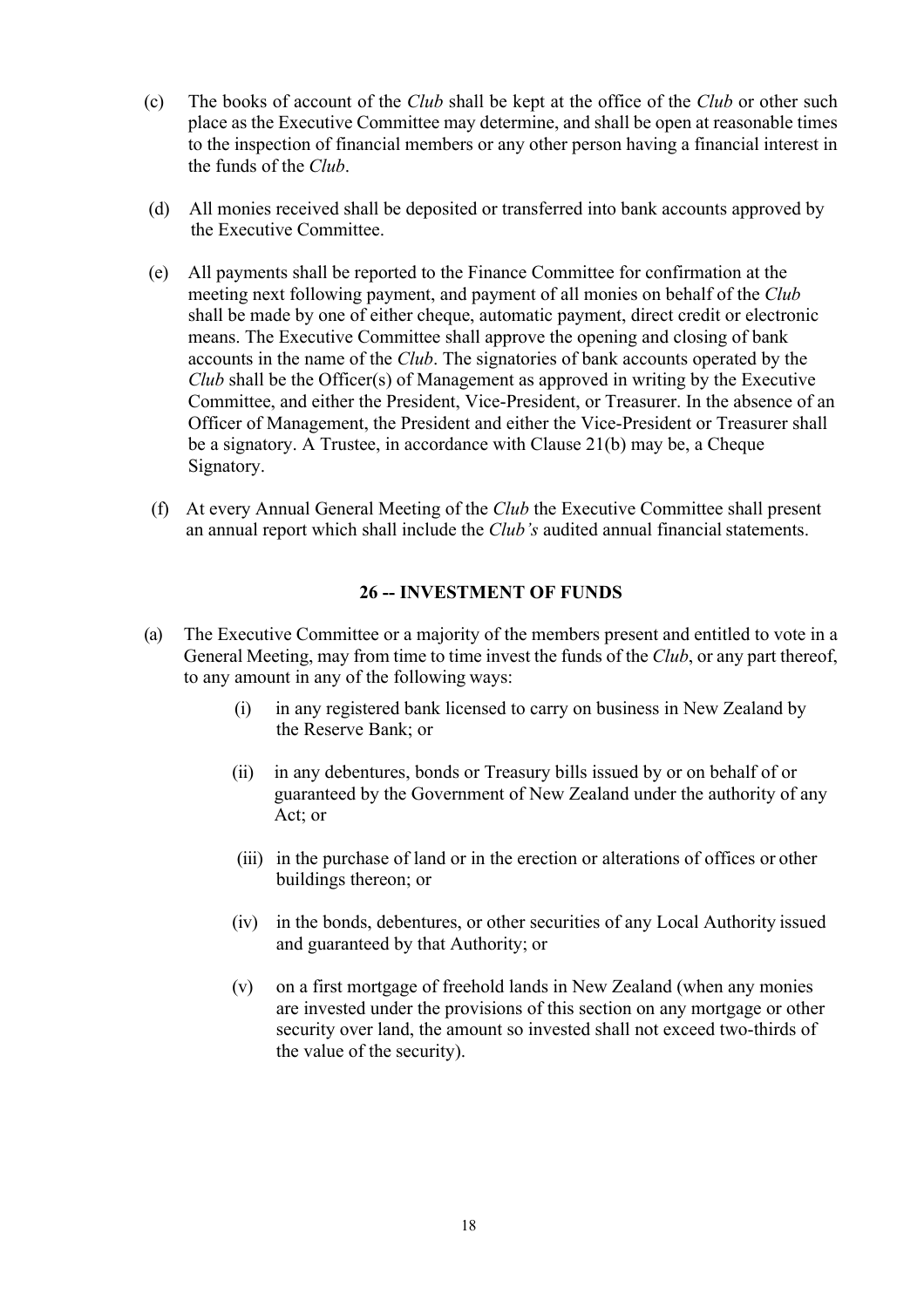#### **27 -- ACQUISITION OF CREDIT**

- *(a)* The Executive Committee may acquire credit by bank overdraft, as necessary, to assist with the day to day business of the *Club.*
- (b) The Executive Committee may arrange finance for the acquisition, improvement, extension or alteration of land, buildings or facilities to further the objects of the *Club*.

#### **28 -- SUBCOMMITTEES**

- (a) There shall be three (3) standing subcommittees to assist the Executive Committee:
	- (i) The Finance, Audit & Risk Committee shall consist of: President, Vice President, Treasurer, Manager, Two Executive Committee Members and Two Trustees all of whom shall have voting rights. A quorum for a meeting shall be five (5).
	- (ii) an Emergency Committee, to consist of the President, Vice-President, Treasurer, one (1) Executive Committee member, and the Club Manager who shall have the power to act in any emergency that may arise. Details of and action taken in that emergency shall be discussed at the next Executive Committee meeting to establish procedure, if possible, for any similar occurrence. A quorum for a meeting shall be three (3).
	- (i) a Disciplinary Committee, to consist of any six (6) Executive Committee members, including a chairperson appointed by the President or the Vice President in the absence of the President, who shall have the power to suspend or expel a member found guilty of misconduct or an offence under these Rules. A quorum for a meeting shall be five (5).
- (b) The Executive Committee shall have the power to establish other subcommittees, and co-opt or second a member or members to any subcommittee. A member so co-opted or seconded shall have voting rights.

#### **29 -- ADJUNCTS**

- (a) Subject to the approval of the Executive Committee, *Club* members may establish adjuncts for the purpose of organizing and administering a sporting, social, recreational or other interest activity. Such adjuncts shall be bound by the Rules and By-Laws of the *Club*.
- (b) The objectives, committee structure, proposed fees and funding methods, and operating rules are to be submitted through the Club Manager to the Executive Committee for approval.
- (c) Proper books of account are to be kept by adjuncts which record all receipts and payments. Adjuncts are to have a financial year ending 31 August and are required to produce annual financial statements in a format prescribed by the Treasurer. The Executive Committee shall, if necessary, require the annual financial statements and books of account to be audited.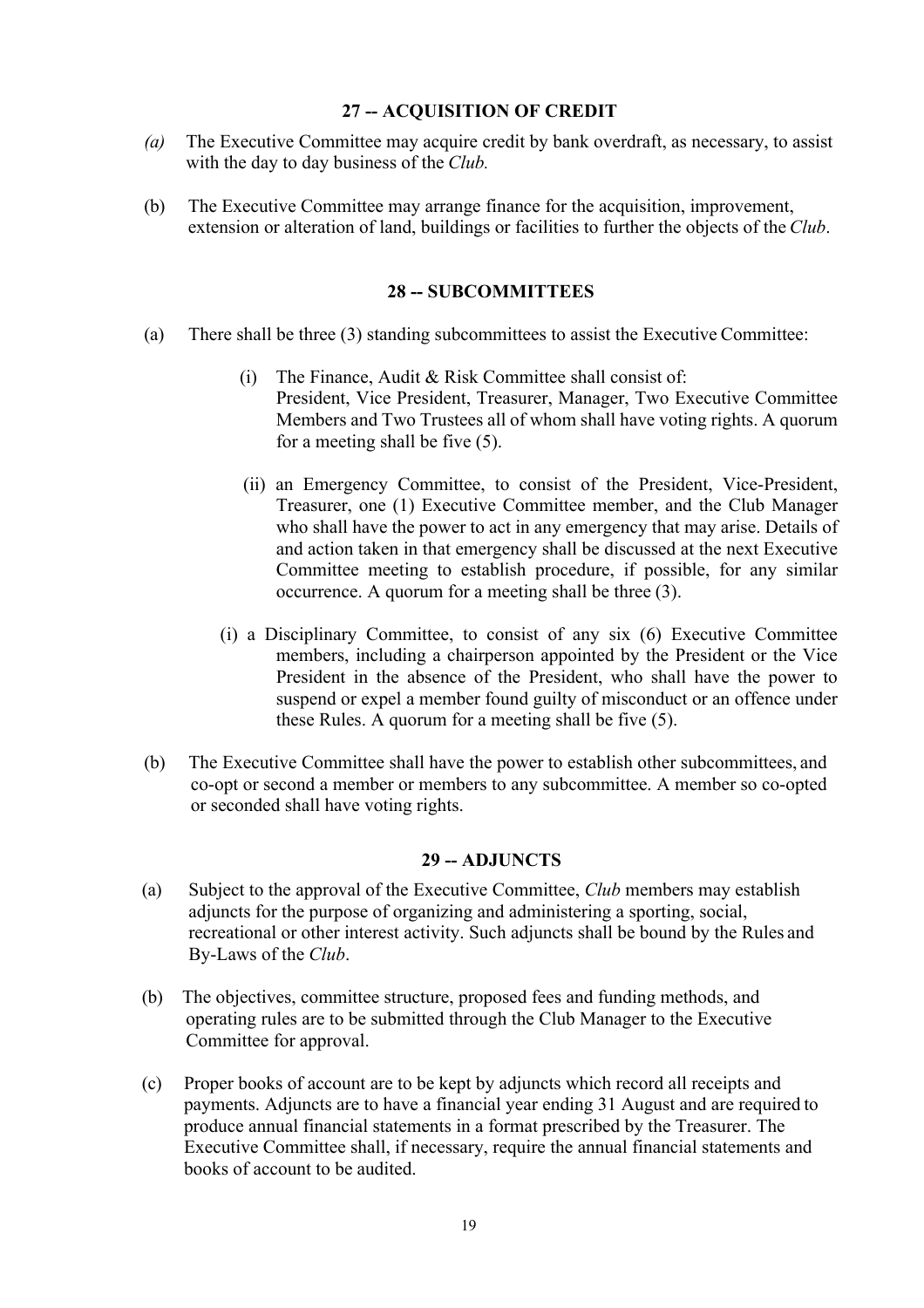- (d) All monies received by adjuncts shall be paid into a current bank account of the *Club*, or a sub account of that bank account if appropriate.
- *(e)* All goods, articles and equipment purchased by, or acquired by an adjunct are assets of the *Club.*
- (f) Adjuncts shall:
	- (i) have an Annual General Meeting as soon as practicable after the end of the financial year;
	- (ii) present an annual report and annual financial statements at the adjunct's Annual General Meeting and provide a copy to the Club Manager;
	- (iii) present a list of elected adjunct committee members to the Club Manager after each respective annual election;
	- (iv) ensure that members of adjuncts are members of the *Club* and maintain a current membership listing;
	- (v) be responsible for their visitors' observance of the Rules and By-Laws of the *Club* while on the *Club's* premises; and
	- (vi) purchase all liquor and food that is consumed in the *Club* through the *Club's* facilities.
- (g) Fundraising by and sponsorship of adjuncts shall require approval by the Executive Committee.
- (h) Adjuncts may be entitled to an annual grant of an amount determined from time to time by the Executive Committee.
- (i) Adjuncts may be entitled to a travel grant from time to time on application through the Club Manager and approval of the Executive Committee.
- (j) An adjunct may admit as a member any person under the minimum age as determined from time to time by the Sale & Supply of Alcohol Act 2012 for the purposes of participating in the activities of the adjunct and representing the *Club* in those activities. The Executive shall determine the terms of such membership from time to time.

#### **30 -- SECTIONS**

(a) The Executive Committee shall have the power to consider and recommend to a General Meeting the establishment, and disestablishment, of sections.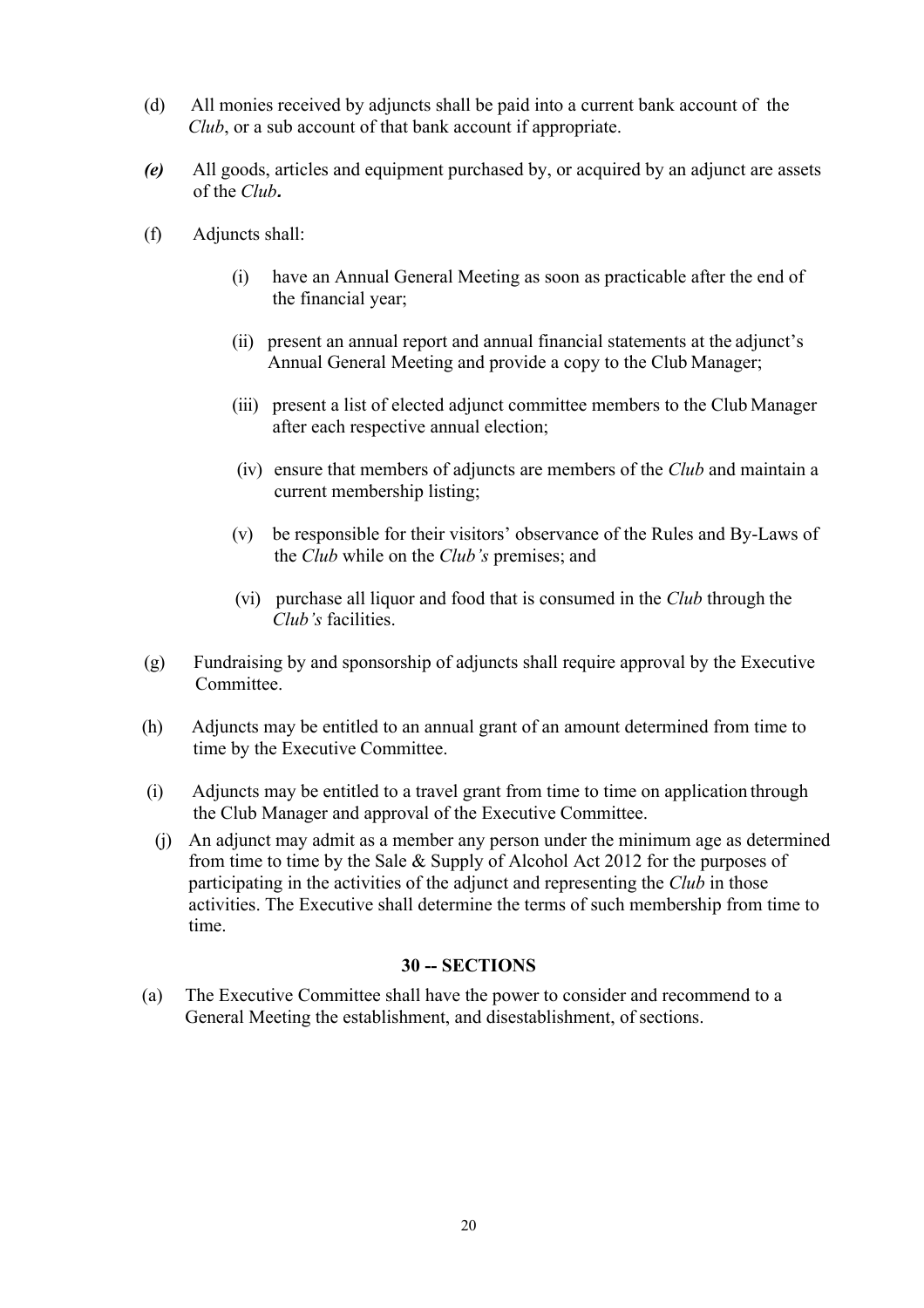#### **31 -- AUTHORISED CUSTOMERS**

- (a) The President, Vice-President and Officers of the *Club* shall have the power to issue a Special Honorary member card for a term not exceeding one (1) month, to any person visiting the district, such card to entitle the holder to the same privileges as an Honorary member only. The application for the Special Honorary member card must be made through a member of the *Club*. The President, Vice-President and Officers of the *Club*  shall also have the power to grant these privileges of the *Club* to visiting teams or individuals engaged in competition with members of the *Club*.
- (b) Any member may invite a visitor(s) to the *Club*. The visitor(s) shall sign the visitors' book or equivalent provided by the Executive Committee, enter their name and address therein on each occasion and be issued with a visitor's pass or equivalent. A visitor is required to carry their visitor's pass with them at all times while on the *Club's* premises. The member accompanying a visitor shall also sign the visitors' book or equivalent and will at all times be responsible for the conduct of the visitor. A visitor from an affiliated club must produce their membership card at reception and when making a purchase.
- (c) No person can be so introduced:
	- (i) who has within the previous twelve (12) months been rejected for membership by the Executive Committee, or five (5) years if rejected by the *Club* (Rule 10(f)), or who is a member serving a suspension; or
	- (ii) who is a prohibited person under the Sale & Supply of Alcohol Act 2012. or who has been expelled from any affiliated *club*; or
	- *(iii)* who has voluntary suspended themselves from the *Club.*
- (c) No visitor shall be sold or supplied liquor on the *Club's* premises unless the visitor is present on the invitation of a member and is in the company of a member. A visitor shall not remain after the member who has introduced them leaves the *Club's*  premises.
- (d) An Authorised Visitor from an affiliated *club* must produce their card upon entering the *Club* and when making a purchase, guests of an Authorised Visitor must be signed in by the Authorised Visitor and may not remain after the Authorised Visitor has left the premises.
- (e) Guests of Authorised Customers (Members and Visitors from affiliated clubs) shall be bound by the Rules and By-Laws of the *Club*.
- (f) No visitor admitted under these Rules shall become a regular attendee or frequent visitor.
- (g) The Executive or Management may issue restricted visitors passes to the organisers of functions being held in the *Club,* limited to the duration of the function for the use of the participants in those activities. These visitors shall sign the visitor book and be issued with a visitor pass
- (h) Gaming machine pay-outs will only be made on the production of a current member's card or a visitor pass.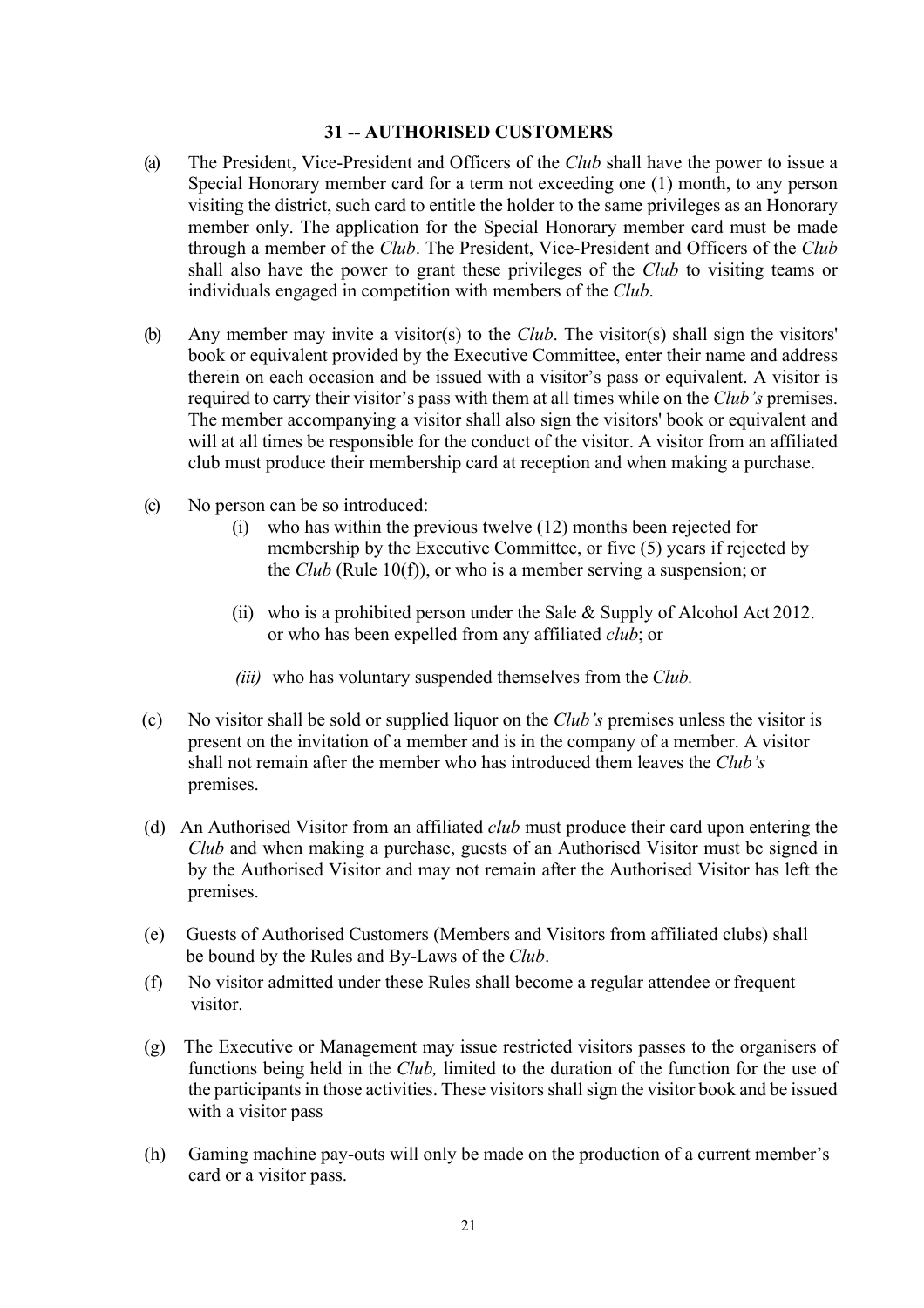# **32 -- CONDUCT OF MEMBERS**

- (a) Members are required to maintain a standard of behaviour while on the *Club's* premises, representing the *Club,* or on any other *Club* organised function, that is not detrimental to other members, does not contravene the laws of New Zealand, and ensures that membership of the *Club* is in no way brought into disrepute.
- (b) Members must carry their current financial *Club* membership card with them at all times when using the *Club's* premises. The card must be produced for identification on request by the Club Manager or an Officer of the *Club* or an Executive Committee member and handed over without debate if so requested.
- (c) Any member who either:
	- i. Sells raffles that have not been authorised by the *Club;* or
	- ii. Is found to be intoxicated or under the influence of non-prescriptive drugs; or
	- iii. Is found to use obscene language; or
	- iv. Conducts themselves in a disorderly manner; or
	- v. Refuses to vacate the *Club* premises when requested to do so by a person authorised by the *Club;* or
	- vi. Removes any article belonging to the *Club* or another member from the *Club's* premises; or
	- vii. Wilfully damages property belonging to the *club* or another members property while on the property of the *Club;* or
	- viii. Conducts or commits any other misdemeanour which is judged by the Executive Committee to bring the *Club* into disrepute; or
		- ix. Breaches the terms of hiring or rental of the *Club* property.

shall be liable to be suspended from all privileges attached to membership, or be expelled from the *Club*, or be subject to such other disciplinary action as determined by the Disciplinary Committee

- (d) A member of the *Club* knowingly introducing a disqualified person as a candidate for membership shall be liable to suspension and the Executive Committee shall have the right to declare void any nomination so obtained.
- (e) Any member who shall be convicted of any criminal offence, for which the offender is liable to imprisonment, may be liable to suspension or expulsion.
- (f) Any member against whom a prohibition order is made shall cease to be a member until the expiry or cancellation of the order.
- (g) No member shall canvas the *Club* with any subscription list or petition, or offer for sale, tickets or goods of any description without the consent of the Executive Committee or an Officer of the *Club*. Nothing herein contained shall apply to any requisition or petition to be presented to the Executive Committee.
- (h) No sectarian discussion shall be allowed on the *Club's* premises and any conversation or conduct that is likely to cause a breach of this rule, or disturb good order, shall be at once discontinued. Any member persisting in offending in such manner, after being cautioned by an Officer of the *Club* or an Executive Committee member, shall be liable to suspension.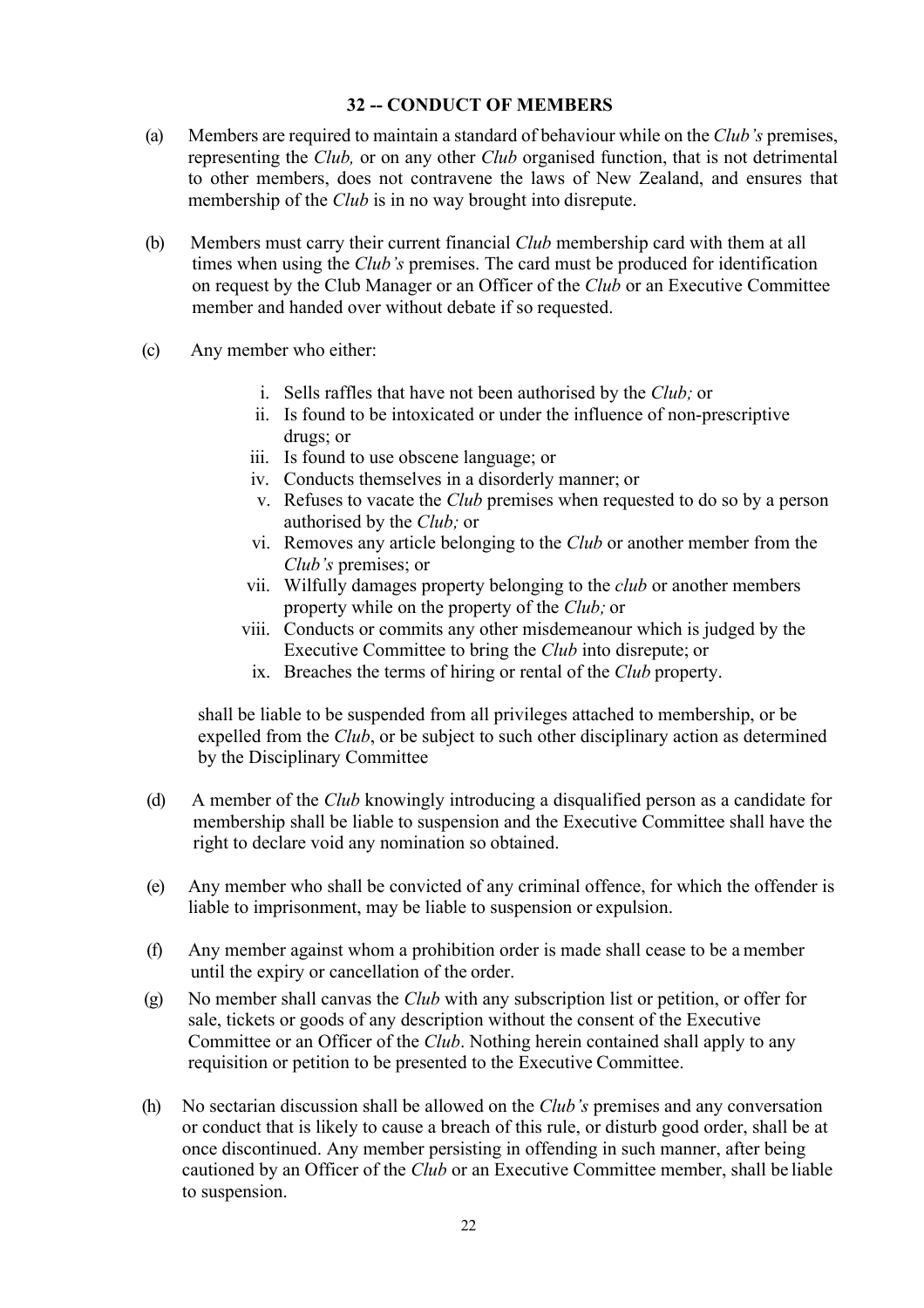- (i) Any person (including a *club* member) issued with a trespass notice by any licensed establishment shall not be permitted entry into the *club* at any time for the duration of the trespass order.
- (j) No member shall conduct themselves offensively to any other member or employee of the *Club*.
- (k) Ignorance of the *Club's* Rules and By-Laws cannot be accepted as a plea for the noncompliance with or infringement of any *Club* Rules or By-Laws.
- (l) Any member, if considering the conduct of any person(s) to be objectionable, shall be entitled to report the matter in writing to the Club Manager and be prepared to endorse the report to the Disciplinary Committee if necessary. The member shall receive written advice of the outcome of the report.
- (m) An Executive Committee member or an Officer of the *Club,* after making their identity, position and authority known, may caution any person(s) considered to be acting in a manner contrary to the *Club's* Rules or By-Laws including the continuance of good order, against such action; and/or summarily suspend any member(s) concerned from all *Club* privileges until a consideration of the matter by the Disciplinary Committee.
- (n) If any circumstances in the *Club's* activities should require consideration by the Disciplinary Committee, that Committee shall be convened within a reasonable time period after such circumstances by the Club Manager or President.
	- (i) Any member(s), whose alleged action(s) will be part of any consideration by the Disciplinary Committee, will receive written notice of the allegation(s) together with an invitation to address the Disciplinary Committee and/or to provide a written submission regarding such allegation(s) to the Disciplinary Committee. The member(s) shall receive written advice of the Disciplinary Committee's determination of the consideration.
	- (ii) Any penalty imposed by the Disciplinary Committee as part of its determination shall be effective from the time of the determination. In imposing the penalty, the Disciplinary Committee may give due regard to two (2) factors in any event of summary suspension:
		- (1) The privileges lost during the time of temporary suspension; and
		- (2) Any reluctance or refusal to promptly comply with the suspension directive.
	- (iii) A decision of the Disciplinary Committee is final and binding, except a member has a right of appeal in accordance with Rule 33.

#### **33 -- APPEALS**

(a) Any member being suspended or expelled and desiring to appeal must give notice in writing to the Club Manager within seven (7) days of the date of receiving notice of such suspension or expulsion stating the grounds for appealing.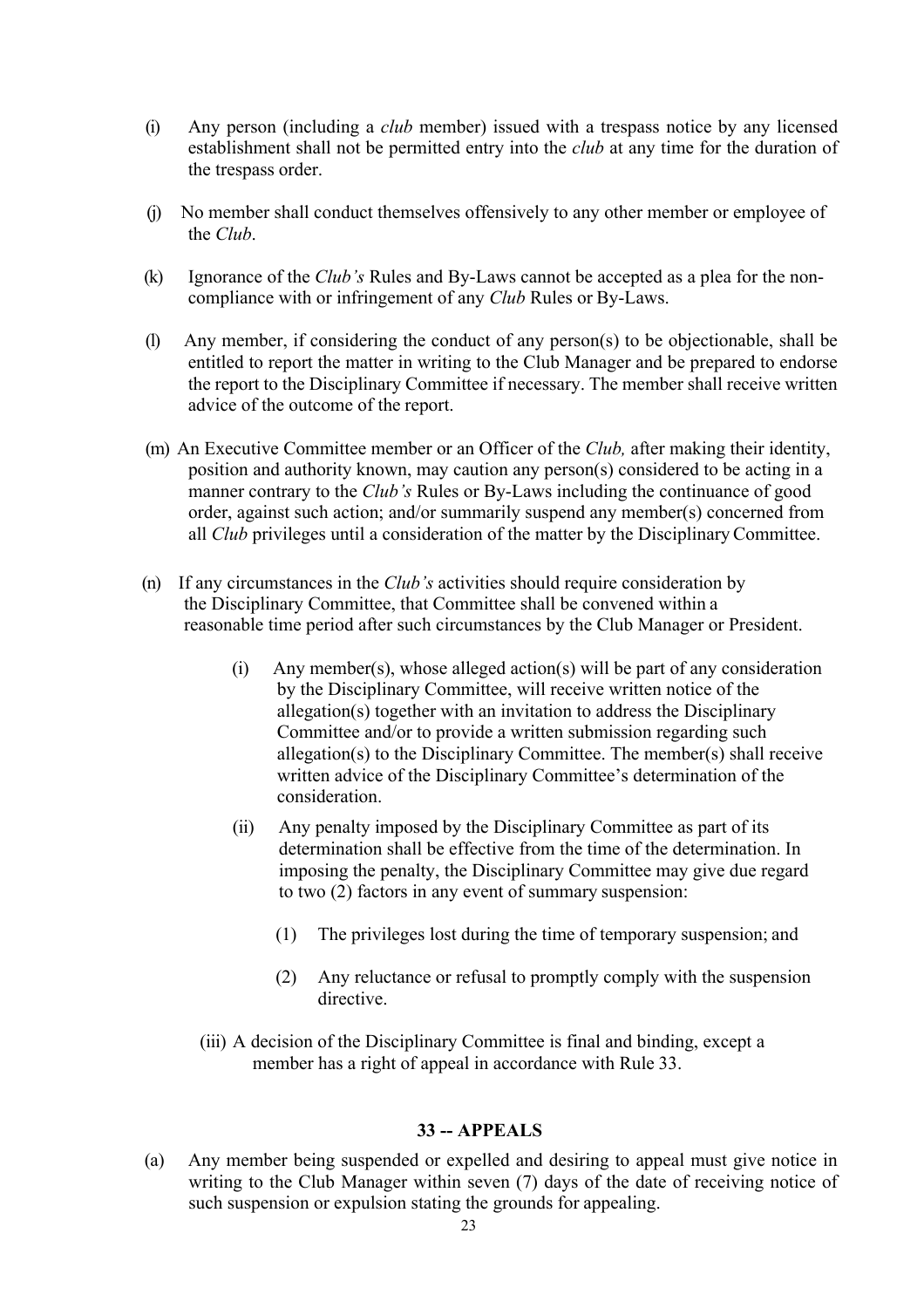- (b) Upon receipt of an appeal request the Club Manager or other Officer of the Club shall arrange the appointment of an Appeal Authority consisting of three (3) members who are considered to have a reasonable knowledge of the *Club's* Rules and By-Laws and its procedures and traditions, including membership privileges and responsibilities (such members being likely to be past Executive Committee members). A current Executive Committee member is not permitted to be a member of the Appeal Authority. The duty of the Appeal Authority shall be to hear and decide any appeal lodged by an affected member or members against any decision of the Disciplinary Committee entailing suspension or expulsion.
- (c) The Club Manager or other Office of the *Club* shall, within a reasonable time period, summon the members of the Appeal Authority who shall re-hear the case but shall not admit fresh evidence.
- (d) The decision of the Appeal Authority shall be final and binding.

# **34 – COMMON SEAL**

- (a) The *Club* shall have a common seal. The common seal shall be applied to legal documents and contracts that the Club enters into.
- (b) The seal shall be held at the registered office of the *Club*.
- (c) Any Two (2) of these officers of the club President, Vice-President and Treasurer are authorised to apply the seal to such documents and contracts as necessary .

# **35 -- REVISION OF RULES**

- (a) Subject to the provisions of the Incorporated Societies Act 1908, the Rules of the *Club* may be altered, rescinded or added to by a motion adopted at any Annual or Special General Meeting. At least sixteen (16) days prior notice in writing shall be given of any such alteration, rescission or addition to the Rules by posting such notice on the *Club's* notice board and by email, and such notice shall detail the text of the proposed motion.
- (b) All questions relating to the interpretation of the *Club's* Rules or By-Laws, or any matter not provided for in these Rules, shall be decided by the Executive Committee.
- (c) No addition to or alterations of the objects, personal benefit clause or the winding up clause shall be made which affect the tax-exempt status/non-profit body status.4
- (d) The provisions and effect of this clause shall not be removed from this document and shall be included and implied into any document replacing this document.<sup>5</sup>

# **36 -- DISPUTES**

(a) Any dispute between a member, or person claiming through a member, or under these Rules or By-Laws, and the *Club* or any employee of the *Club* thereof, shall be decided by the Executive Committee and the decision so made shall be binding and conclusive on all parties without appeal, and shall not be removable into any Court of

<sup>4</sup> Amended SGM 18/06/2019 Rule 35 (c) added

<sup>5</sup> Amended SGM 18/06/2019 Rule 35 (d) added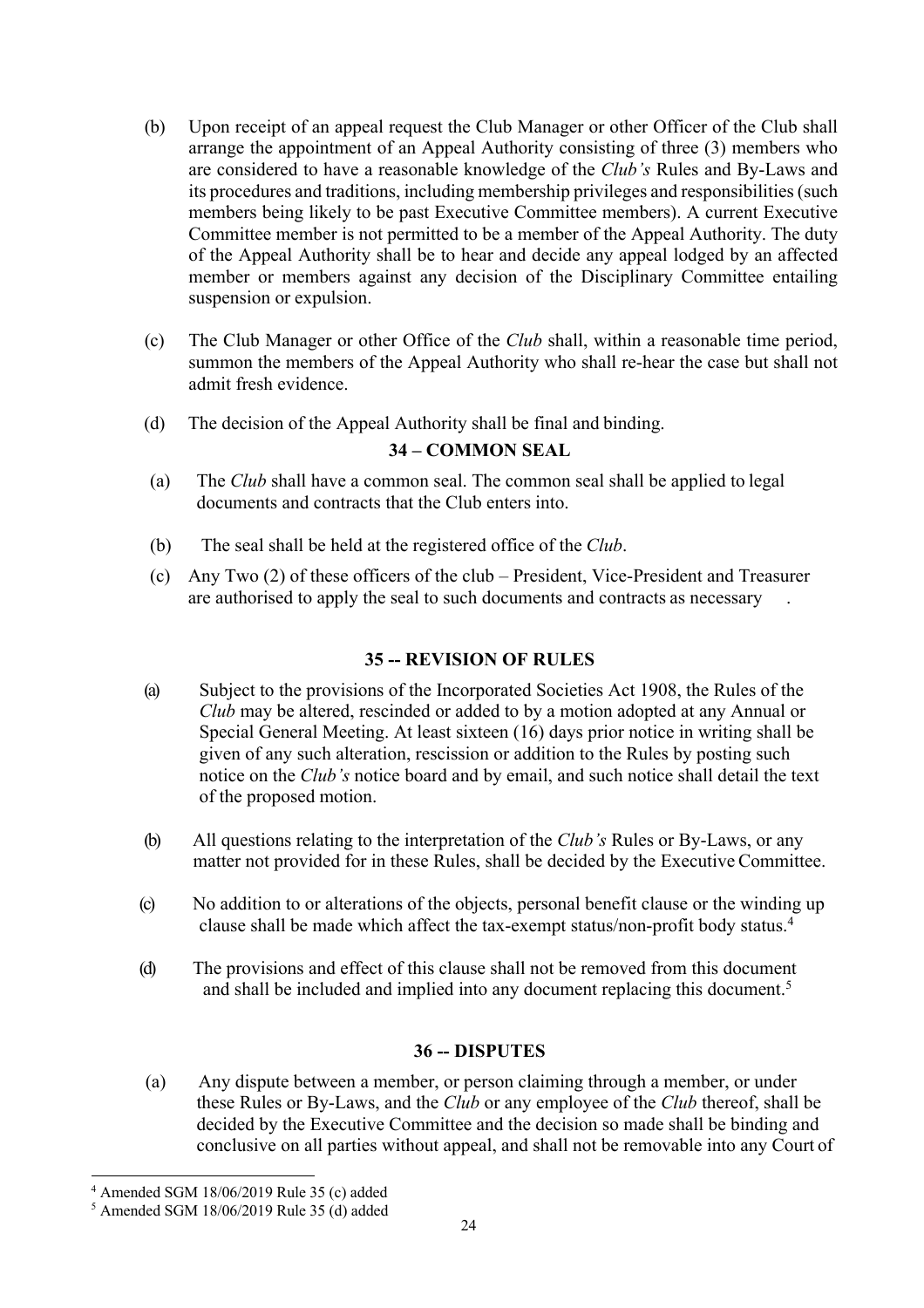Law in New Zealand.

#### **37 – CELEBRATION OF LIFE (FUNERAL)**

(a) Any Life Member, Foundation Life Member or member who has held Twenty Five (25) years continuous membership of *The Club* shall be entitled to a funeral service In the Function Room of *The Club* on any day of their choice between Monday and Friday free of charge. A fair period of time shall be allocated after the funeral service for a celebration of life, free of charge in an area designated by management.

#### **38 -- DISSOLUTION**

- (a) The Club may be wound up in accordance with Section 24(l) of the Incorporated Societies Act 1908 and its amendments.
- (b) In the event of winding up of *The Club* or dissolution by the Registrar, all net assets after payment of all costs, debts and liabilities shall be disposed of in accordance with the decision of the members' meeting deciding upon a dissolution, provided that no member of *The Club* at the dissolution shall personally be entitled to participate or benefit in any way in the distribution or such net assets.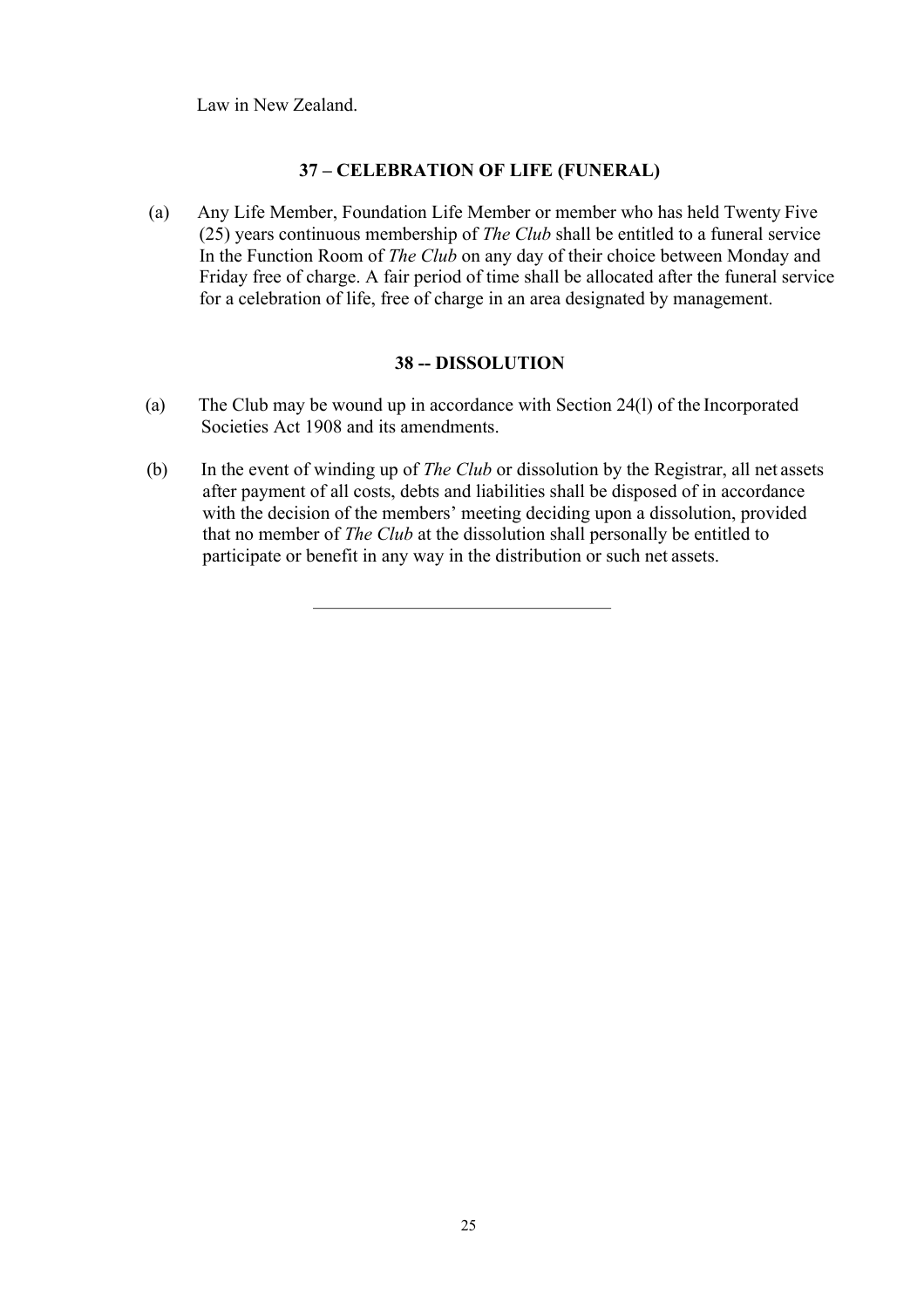#### **BY LAWS OF THE UPPER HUTT COSMOPOLITAN CLUB INC AS OF 2016**

The following By Laws have been adopted but do not form part of the rules and may be added to changed or deleted without reference to the registrar of Incorporated Societies. These by laws are to be read in conjunction with the Club Rules and in Particular Rule 18 (e)

#### ALCOHOL.

Only Alcohol purchased on the premises may be consumed therein, no alcohol is to be taken off the premises unless purchased through the off sales licence or otherwise approved by the Management or Executive.

#### ANIMALS.

No animals are permitted on the premises without the permission of the management or Executive with the exception of Seeing Eye dogs or other approved medical purposed dogs accompanying a person.

#### BUSINESS CARDS

No business cards or notices shall be posted on the Club premises, no person may use the Club address in any advertisement or conduct any business in the Club without the sanction of the Executive Committee.

#### CHILDREN IN THE CLUB

Children less than 12 years of age; are allowed in the Club until 9pm or if they are attending a show or private function or dining with their family.

Youths 13-17 years: 10 pm again with the same provisos as for all children however youth of this age are permitted to use the Club's sporting facilities if under the supervision of a parent or guardian.

Persons under the age of 18 years old are not permitted in the Gaming Room, TAB Area, Smoking Area or any room where gambling games are in progress.

Any complaints about this issue must be referred to the Duty Manager in the first instance.

#### COURTESY VANS

The Club courtesy vans are to be treated as being part of the Club premises for the purposes of the Club Rules and these By Laws.

#### DRESS CODE

The following are unacceptable at all times

**Footwear**: Gumboots, Heavy Hobnailed or work boots, bare feet,

**Clothing**: Swim wear, bare tops, overalls, singlets, T Shirts with unacceptable messages on them, **Hats or Caps** (except for religious or cultural grounds, health reasons, or as part of entertainment arranged by the Club.

Clothing should be neat and tidy and modest at all times.

Members are expected to maintain an appropriate level of personal hygiene.

#### **Prohibited after 7pm on any night**

Football socks, Football shorts

FOOD.

Only food purchased on the premises may be consumed therein unless authorised by the Management or Executive.